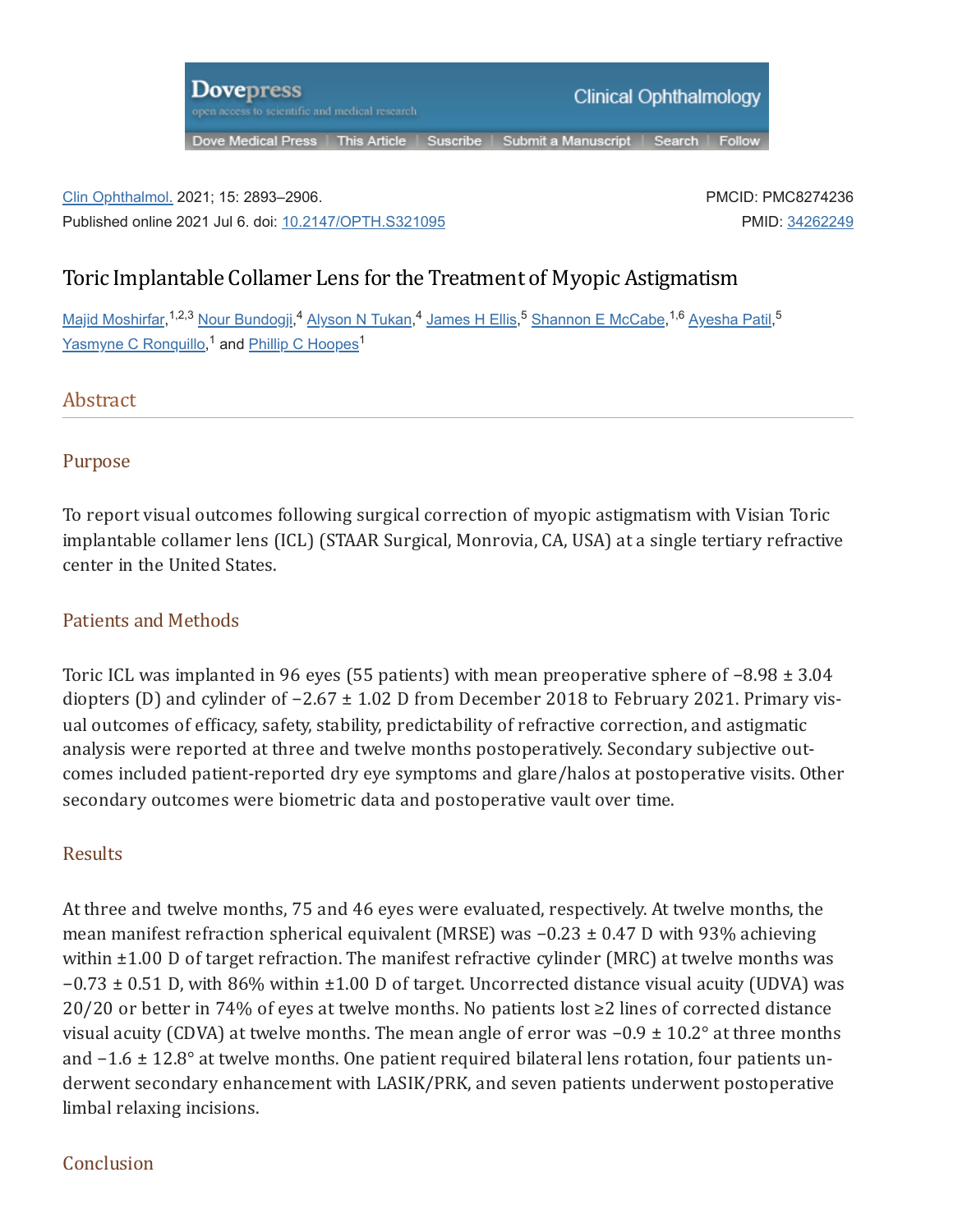This initial single-site experience finds Toric ICL implantation for myopic astigmatism to be safe and effective. Patients can achieve markedly improved UDVA in a single surgery with stable vision over time and minimal adverse subjective symptoms.

**Keywords:** Toric ICL, visian, myopic astigmatism, visual outcomes

# Introduction

Patients with high myopic astigmatism have limited options for surgical correction of refractive er‐ ror. Corneal refractive procedures like laser-assisted in situ keratomileusis (LASIK) and photore‐ fractive keratectomy (PRK) are constrained by corneal thickness and keratometry for safe abla‐ tion and thus, preferred candidates are patients with low to moderate myopic astigmatism. $^{\underline{1}}$  $^{\underline{1}}$  $^{\underline{1}}$  Overablation in patients with high myopic astigmatism can result in postoperative complications such as corneal ectasia and higher order aberrations. $^{2}$  $^{2}$  $^{2}$  Bioptics strives to address this limitation by distributing the large refractive correction between a corneal laser ablation and an implantable pos‐ terior chamber phakic intraocular lens. $3.4$  $3.4$  With the approval of the Visian Toric Implantable Collamer Lens (STAAR Surgical, Monrovia, CA, USA) (Toric ICL) in 2018, patients with high myopic astigmatism now have an alternative option that decreases the need for a second surgery. Initial data concerning Toric ICLs shows promise for improved visual acuity with a safe and predictable outcome.<sup>5-7</sup>

To our knowledge, only the Sanders et al Multicenter FDA clinical study $^5$  $^5$  and most recent 2018 Food and Drug Administration (FDA) clinical trial ${}^{8}$  ${}^{8}$  ${}^{8}$  have investigated outcomes of Toric ICL within the United States. The present study analyzes outcomes after Toric ICL implantation at a single site from December 2018 to February 2021. Visual outcomes include efficacy, safety, stability, and pre‐ dictability up to twelve months postoperatively. Biometric analysis and subjective measures of dry‐ ness and glare/halos are also reported.

# Materials and Methods

This retrospective de-identified study consisted of a chart review of protected medical record data from a single refractive surgery center. Patients who underwent Toric ICL implantation with V4 Visian Toric ICL (STAAR Surgical, Monrovia, CA, USA) by two surgeons from December 2018 to February 2021 were included. Other inclusion criteria were age 18 years and older; −3.0 D to −20.0 D myopia; aqueous depth >3.0 mm; and above minimum age-adjusted endothelial cell den‐ sity. Any patient with a history of previous ocular diseases other than myopic astigmatism was excluded from the study. Bioptics patients were also excluded.

Preoperative measurements recorded from LENSTAR LS 900 (Haag Streit Switzerland) were (1) axial length; (2) white-to-white value; (3) flat keratometry; (4) flat axis; (5) steep keratometry; (6) steep axis; (7) aqueous depth; and (8) lens thickness. Preoperative ultrasound biomicroscopy (UBM) VUmax (Sonomed Escalon, New Hyde Park, NY) was utilized to measure (1) aqueous depth; (2) sulcus-to-sulcus dimension; (3) lenticular rise; and (4) nasal and temporal anterior chamber angles. Preoperative Pentacam Scheimpflug imaging (Oculus Optikgeräte GmbH) mea‐ sured keratometry and pachymetry at the apex.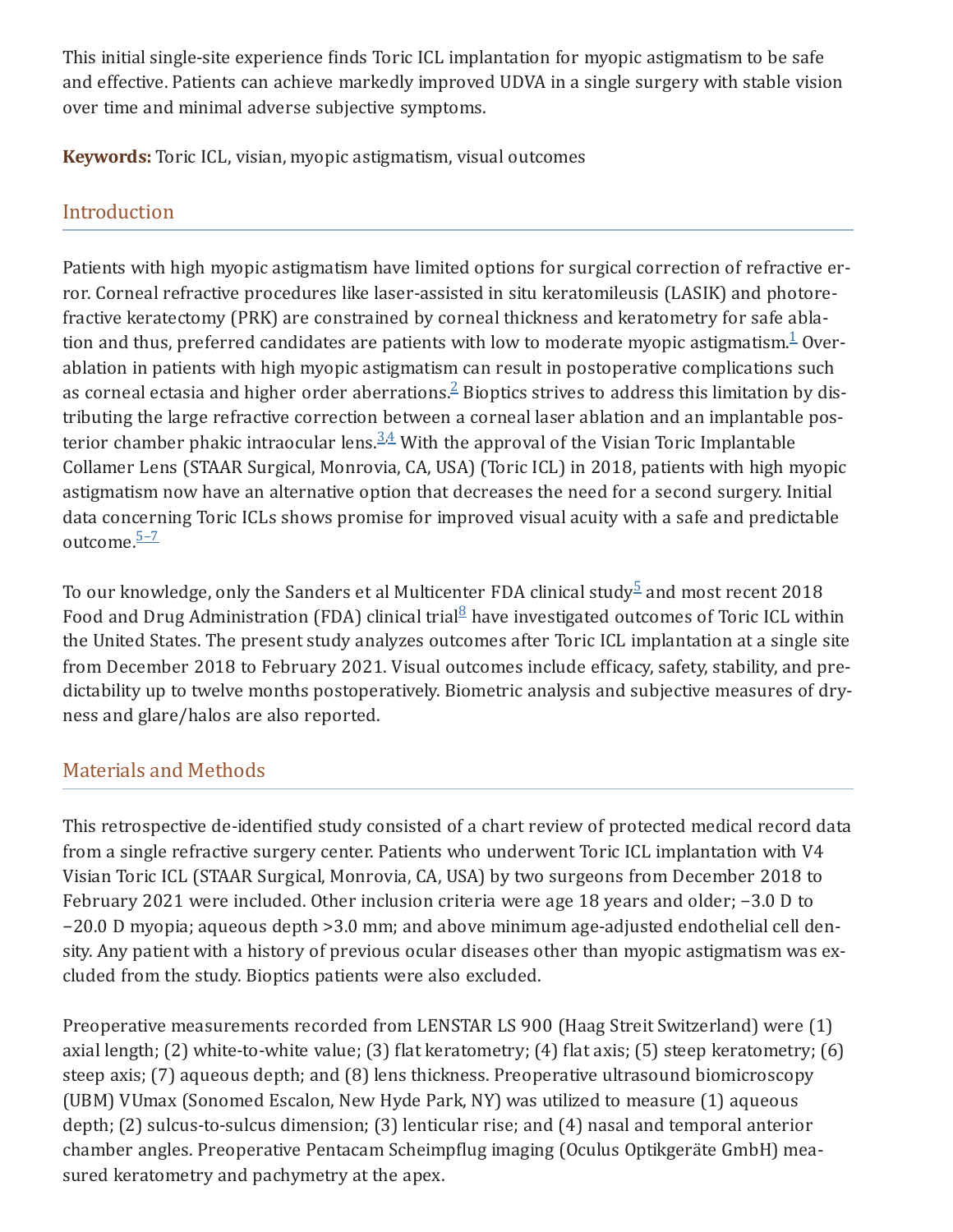Patients received one of four available lens implants (12.1 mm, 12.6 mm, 13.2 mm, or 13.7 mm). The selection of proper Visian Toric ICL size was based upon the Parkhurst nomogram utilizing measurements of sulcus-to-sulcus dimension, lenticular rise, and aqueous depth obtained by UBM. Magnitude of sphere and cylinder for the ICL was selected based on STAAR Surgical Online Calculating and Ordering System (OCOS, Monrovia, CA, USA [https://evo-ocos.staarag.ch/Live/\)](https://evo-ocos.staarag.ch/Live/).

Postoperative visits were conducted at one day, one week, one month, three months, six months, and twelve months after Toric ICL implantation. Outcomes measured by interview and examina‐ tion at each postoperative visit were (1) intraocular pressure (IOP) measured with Tonopen; (2) uncorrected distance visual acuity (UDVA); (3) corrected distance visual acuity (CDVA); (4) mani‐ fest refraction; (5) vault measured by optical coherence tomography (OCT) RTVue-XR Avanti OCT system (Optovue, Inc., Fremont, CA); and (6) subjective data of dry eye symptoms and glare/halos. When available, postoperative Pentacam data were analyzed.

## Vector Analysis

Postoperative refraction data were collected from patient charts at their three month and twelve month postoperative visits. Predicted postoperative refraction was selected as plano with zero cylinder and an axis of 0° unless monovision was targeted in the patient. For all eyes in which monovision was targeted, the adjusted predicted postoperative sphere was accounted for in vec‐ tor analysis. The data collected for the vector analysis were entered into the American Society of Cataract and Refractive Surgery astigmatism double-angle plot tool. $9$  Data were compiled and presented in accordance with the method proposed by Abulafia et al. $^{\underline{10}}$  $^{\underline{10}}$  $^{\underline{10}}$ 

## Toric ICL Surgical Procedure

At least one week prior to ICL implantation, YAG (Yttrium-Aluminum Garnet) peripheral irido‐ tomies (PI) were performed at the 11 and 1 o'clock positions. In the preoperative area, patients were dilated with phenylephrine hydrochloride 2.5% and tropicamide 1.0%. Patients' eyes were marked preoperatively by the surgeon at the 0° and 180° orientation while the patient was seated in the upright position. Under the operating microscope, the planned axis of orientation of the toric ICL was marked using the preoperative markings for guidance. Two 1 mm paracenteses were created and dispersive viscoelastic was injected into the anterior chamber. The ICL was inserted through a temporal 3.0 mm clear corneal incision and placed into the sulcus in the planned orien‐ tation. Sterile balanced salt solution was used to irrigate out the remaining viscoelastic (OcuCoat) and the toric lens was again confirmed to be oriented correctly. Miochol-E (acetylcholine chloride, Bausch & Lomb, Bridgewater, NJ, USA) was injected intracamerally and the PIs were observed to appear patent. Postoperatively, patients received ofloxacin 0.3% or moxifloxacin 0.5% four times a day for one week. Prednisolone acetate 1% was also applied topically four times daily for the first week then tapered weekly.

## Results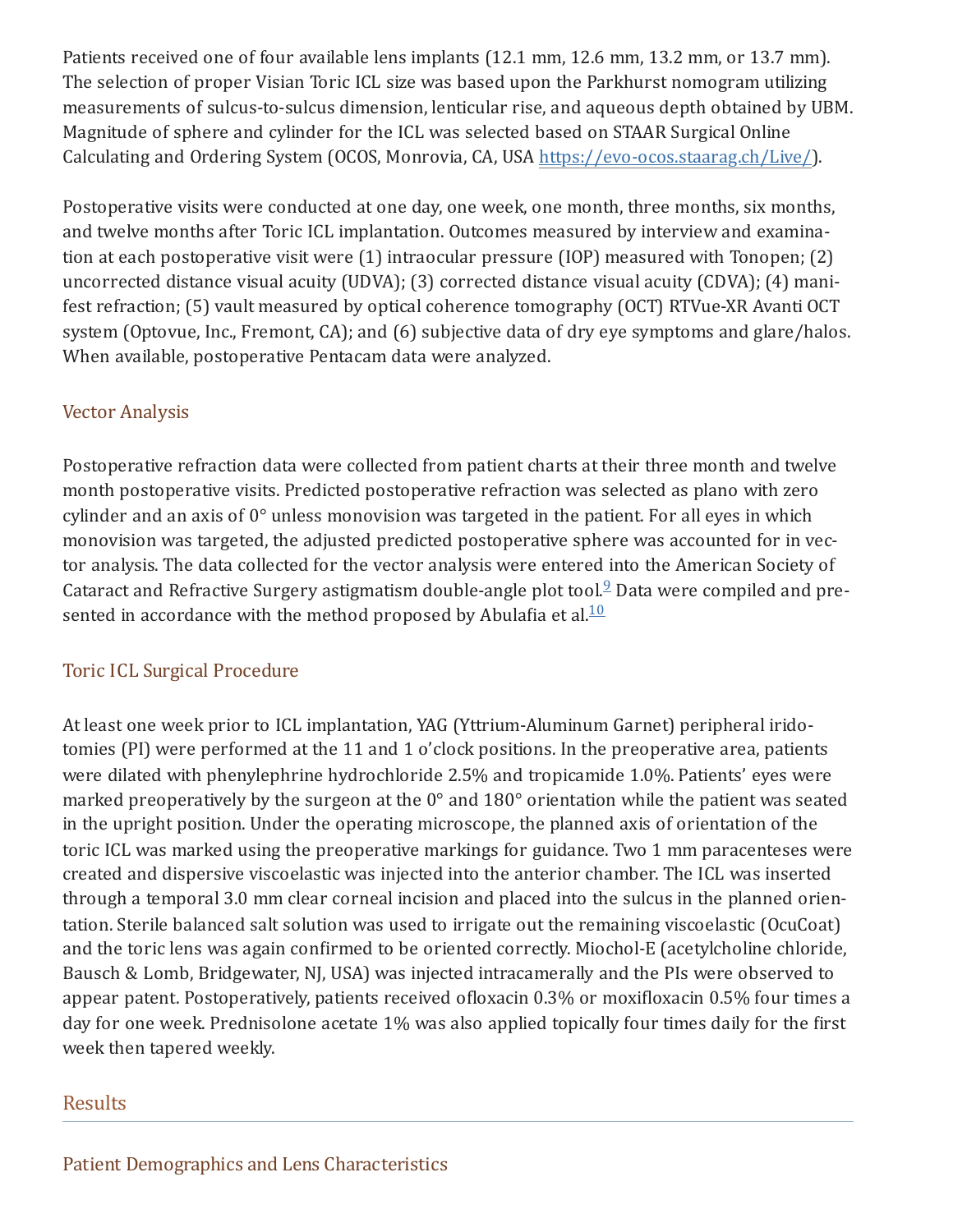In this retrospective study, the medical records of 96 eyes (49 right, 47 left) of 55 patients (21 male, 34 female) who underwent Toric ICL implantation were evaluated. Fourteen patients under‐ went unilateral implantation, while 41 patients underwent bilateral implantation. Mean patient age at time of surgery was  $33 \pm 8.25$  years (18 to 54 years) ([Table](https://www.ncbi.nlm.nih.gov/pmc/articles/PMC8274236/table/t0001/) 1). The reported number of eyes (n) is reflective of eyes measured for each outcome at each postoperative visit. Preoperative mani‐ fest sphere and cylinder ranged from −2.75 to −20.00 D and −1.50 to −5.75 D, respectively. Preoperative UDVA was worse than 20/400 in 84 eyes (87.5%). Seventy-nine eyes (81.3%) corrected to 20/20 or better preoperatively. Follow up was 96 eyes (100%) at one day, 93 eyes (96.9%) at one week, 85 eyes (88.5%) at one month, 75 eyes (78.1%) at three months, 46 eyes (47.9%) at six months, and 46 eyes (47.9%) at twelve months ([Table](https://www.ncbi.nlm.nih.gov/pmc/articles/PMC8274236/table/t0002/) 2). Preoperative and postoperative measurements obtained over time are displayed in **[Table](https://www.ncbi.nlm.nih.gov/pmc/articles/PMC8274236/table/t0002/) 2**. Data of visual acuity and manifest refraction preoperatively and postoperatively were summarized with standard outcome re‐ porting [\(Figures](https://www.ncbi.nlm.nih.gov/pmc/articles/PMC8274236/figure/f0001/) 1 and [2\)](https://www.ncbi.nlm.nih.gov/pmc/articles/PMC8274236/figure/f0002/). $^{11}$  $^{11}$  $^{11}$  Patients received one of four available lens implant diameters: four eyes (4.2%) were implanted with a 12.1 mm, 63 eyes (65.6%) with a 12.6 mm, 29 eyes (30.2%) with a 13.2 mm, and no eyes received a 13.7 mm Toric ICL. Mean Toric ICL sphere, cylinder, and manifest refraction spherical equivalent (MRSE) are presented in [Table](https://www.ncbi.nlm.nih.gov/pmc/articles/PMC8274236/table/t0003/) 3.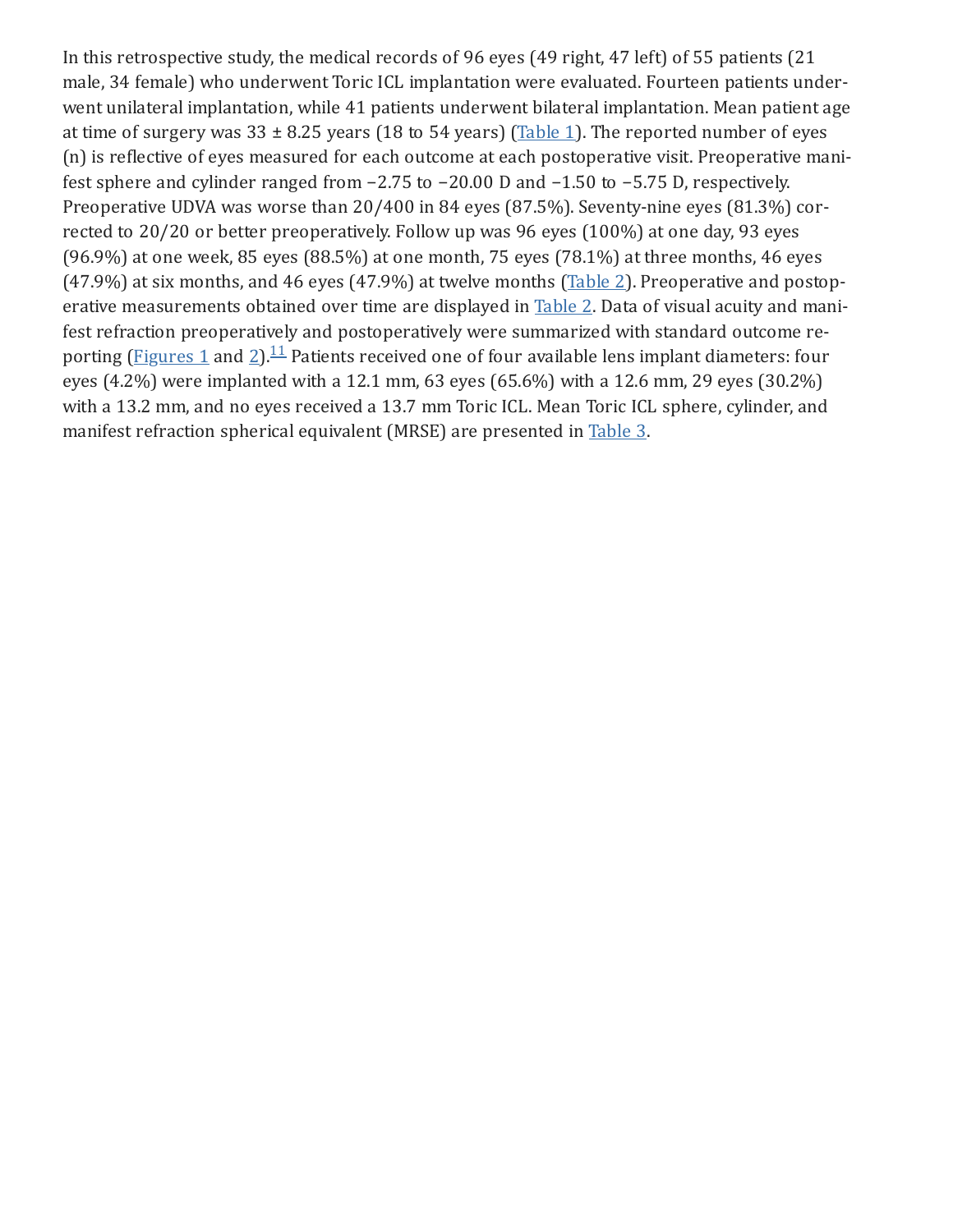Preoperative Baseline Characteristics

| Demographics                      | Mean ±SD (Range)   % (n)                  |
|-----------------------------------|-------------------------------------------|
| Patients (n)                      | 55                                        |
| Age (years)                       | $33 \pm 8.25$ (18-54)                     |
| Male/Female                       | 38.2% (21)/61.8% (34)                     |
| Unilateral/Bilateral Implantation | 14.6% (14)/85.4% (41)                     |
| Parameter                         | Mean $\pm$ SD (range)   % eyes (n)        |
| Eyes $(n)$                        | 96                                        |
| OD/OS                             | 51.0% (49)/49.0% (47)                     |
| UDVA*                             | $1.77 \pm 0.13$ (1.18 to 1.80)            |
| $CDVA*$                           | $0.02 \pm 0.07$ (-0.13 to 0.48)           |
| MRSE(D)                           | $-10.31 \pm 3.10$ ( $-21.75$ to $-4.88$ ) |
| Refracted Sphere (D)              | $-8.98 \pm 3.04$ ( $-20.0$ to $-2.75$ )   |
| Refracted Cylinder (D)            | $-2.67 \pm 1.02$ (-5.75 to -1.00)         |
| Axial length (mm)                 | $26.74 \pm 1.51$ (24.09 to 31.61)         |
| Aqueous Depth (mm)                | $3.78 \pm 0.29$ (2.96 to 4.49)            |
| White-to-White (mm)               | $11.99 \pm 0.41$ (11.12 to 13.14)         |
| Lenticular Rise (mm)              | $0.64 \pm 0.15$ (0.37 to 1.01)            |
| Sulcus-to-Sulcus (mm)             | $11.61 \pm 0.49$ (10.39 to 12.73)         |
| Corneal thickness (µm)            | $519.16 \pm 34.05$ (448 to 588)           |
| Anterior chamber angle, Nasal     | $43.81 \pm 6.45$ (30.70 to 62.70)         |
| Anterior chamber angle, Temporal  | $44.02 \pm 7.69$ (31.50 to 67.80)         |

**Note**: \*Visual acuity reported as LogMAR.

**Abbreviations**: UDVA, uncorrected distance visual acuity; CDVA, corrected distance visual acuity; MRSE, mani‐ fest refraction spherical equivalent; D, diopters.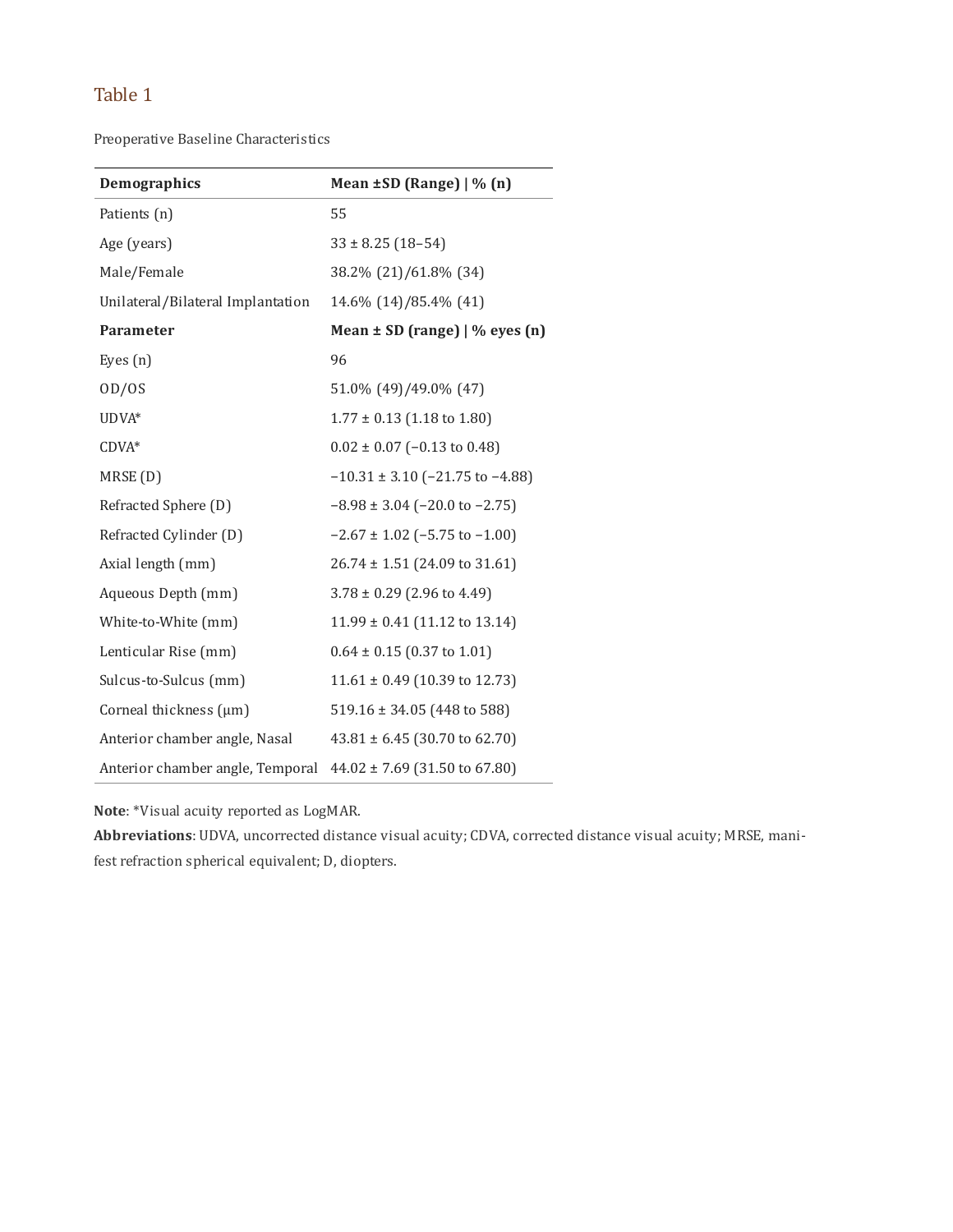| Parameters Pre-                 | <b>Operative</b>                               | POD <sub>1</sub>                                | 1 wk                                         | 1 <sub>mo</sub>                              | 3 <sub>mo</sub>                              | 6 mo                                         | $12 \text{ mo}$                                 |
|---------------------------------|------------------------------------------------|-------------------------------------------------|----------------------------------------------|----------------------------------------------|----------------------------------------------|----------------------------------------------|-------------------------------------------------|
| Number of<br>eyes<br>(patients) | 96 (55)                                        | 96 (55)                                         | 93 (53)                                      | 85 (49)                                      | 75 (44)                                      | 46 (26)                                      | 46 (27)                                         |
| UDVA*                           | $1.77 \pm 0.13$<br>(1.18)<br>(1.80)            | $0.11 \pm 0.22$<br>$(-0.15 \text{ to}$<br>1.30) | $0.22 \pm 0.28$<br>(0.10)<br>1.18            | $0.31 \pm 0.38$<br>(0.00)<br>1.18            | $0.23 \pm 0.36$<br>(0.10)<br>1.18            | $0.10 \pm 0.00$<br>(0.10)<br>0.10)           | $0.10 \pm 0.00$<br>(0.10)<br>0.10)              |
| $CDVA*$                         | $0.02 \pm 0.07$<br>$(-0.13)$ to<br>(0.48)      | $0.14 \pm 0.21$<br>$(-0.13)$ to<br>0.40         | $0.01 \pm 0.05$<br>$(-0.13)$ to<br>0.10      | $0.10 \pm 0.00$<br>(0.10)<br>0.10)           | $0.10 \pm 0.00$<br>(0.10)<br>0.10            | $0.10 \pm 0.00$<br>(0.10)<br>0.10)           | $0.10 \pm 0.00$<br>(0.10)<br>0.10               |
| MRSE(D)                         | $-10.31 \pm$<br>$3.10 (-21.75$<br>to $-4.88$ ) | $-2.75 \pm$<br>$2.68(-6.50)$<br>to $+0.38$ )    | $-0.12 \pm$<br>$0.47(-2.00)$<br>to $+0.63$ ) | $-0.24 \pm$<br>$1.09(-6.75)$<br>to $+2.50$ ) | $-0.33 \pm$<br>$1.12(-6.75)$<br>to $+2.00$ ) | $-0.13 \pm$<br>$0.54(-1.50)$<br>to $+1.75$ ) | $-0.23 \pm$<br>$0.47(-1.25)$<br>to $1.50$ )     |
| Refractive<br>Sphere (D)        | $-8.98 \pm 3.04$<br>$(-20.00)$ to<br>$-2.75$   | $-2.36 \pm$<br>$2.83(-6.50)$<br>to $+0.75$ )    | $+0.24 \pm$<br>$0.40(-0.75)$<br>to $+1.00$ ) | $+0.10 \pm$<br>$1.06(-6.25)$<br>to $+3.00$ ) | $+0.01 \pm$<br>$1.14(-6.25)$<br>to $+2.50$ ) | $+0.28 \pm$<br>$0.64(-0.75)$<br>to $+3.00$ ) | $+0.14 \pm$<br>$0.60$ $(-1.00)$<br>to $+3.00$ ) |
| Refractive<br>Cylinder (D)      | $-2.67 \pm 1.02$<br>$(-5.75)$<br>$-1.50$       | $-0.79 \pm$<br>$0.68(-1.75)$<br>to $0.00$ )     | $+0.24 \pm$<br>$0.40(-1.75)$<br>to $0.00$ )  | $-0.68 \pm$<br>$0.43 (-2.25)$<br>to $0.00$ ) | $-0.68 \pm$<br>$0.38(-1.50)$<br>to $0.00$ )  | $-0.82 \pm$<br>$0.52(-2.50)$<br>to $0.00$ )  | $-0.73 \pm$<br>$0.51(-3.00)$<br>to $-0.25$ )    |

Pre and Postoperative Visual Outcomes at Postoperative Time Points

**Notes**: \*Visual acuity reported as LogMAR. Values reported as mean ± SD (range).

**Abbreviations**: UDVA, uncorrected distance visual acuity; CDVA, corrected distance visual acuity; MRSE, mani‐ fest refraction spherical equivalent.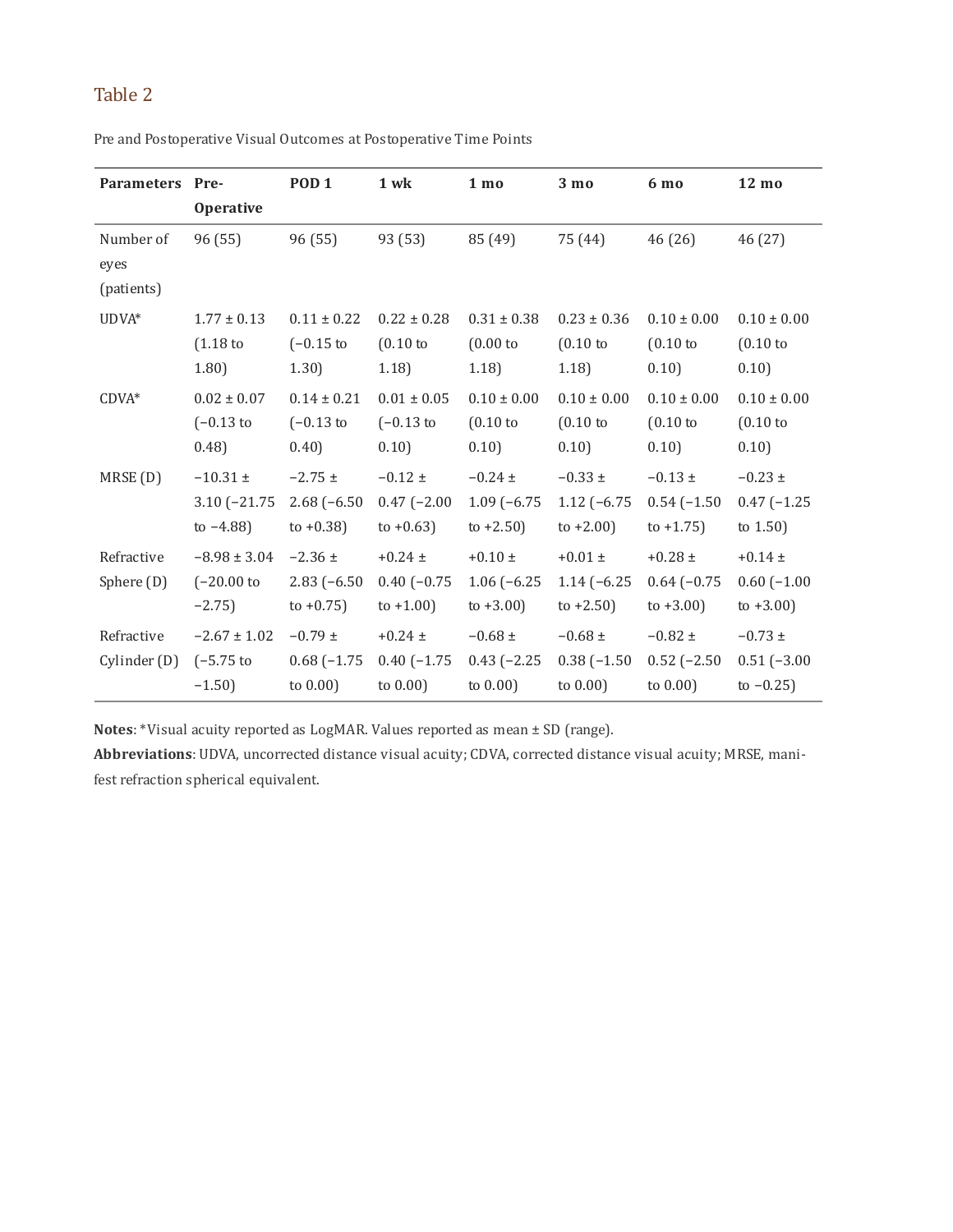Implant Characteristics

| Parameter                                       | Median (Range) $\frac{1}{6}$ Eyes (n) |  |  |  |
|-------------------------------------------------|---------------------------------------|--|--|--|
| Size (mm)                                       |                                       |  |  |  |
| 12.1                                            | $4.2\%$ (4)                           |  |  |  |
| 12.6                                            | 65.6% (63)                            |  |  |  |
| 13.2                                            | 30.2% (29)                            |  |  |  |
| 13.7                                            | $0\%$ (0)                             |  |  |  |
| MRSE(D)                                         | $-10.50$ ( $-5.75$ to $-15.00$ )      |  |  |  |
| Refractive Sphere (D)                           | $-12.00$ ( $-6.50$ to $-16.00$ )      |  |  |  |
| Refractive Cylinder (D) $2.50$ (+1.00 to +4.00) |                                       |  |  |  |

**Abbreviations**: MRSE, manifest refraction spherical equivalent; D, diopters.



#### [Figure](https://www.ncbi.nlm.nih.gov/pmc/articles/PMC8274236/figure/f0001/) 1

Standard reporting of visual and refractive outcomes for eyes at three and twelve months following Toric ICL im‐ plantation. (**A**) Cumulative preoperative CDVA and postoperative UDVA; (**B**) difference between postoperative UDVA and CDVA; (**C**) change in CDVA; (**D**) attempted versus achieved MRSE; (**E**) accuracy of MRSE; (**F**) stability of MRSE over time.

**Abbreviations**: UDVA, uncorrected distance visual acuity; CDVA, corrected distance visual acuity; MRSE, manifest refraction spherical equivalent; D, diopter.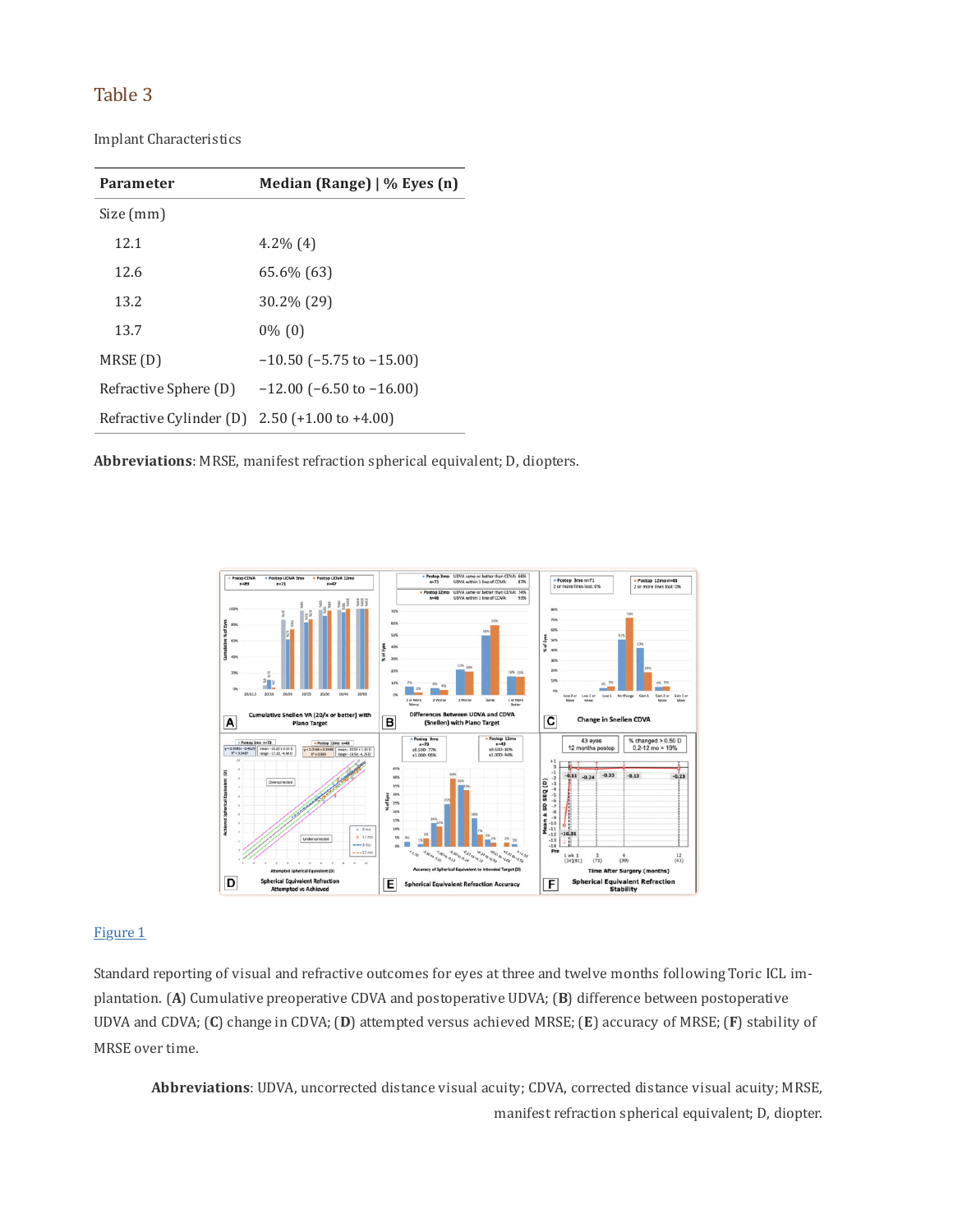

#### [Figure](https://www.ncbi.nlm.nih.gov/pmc/articles/PMC8274236/figure/f0002/) 2

Outcomes of refractive astigmatism for eyes at three and twelve months following Toric ICL implantation. (**A**) Change in magnitude of refractive astigmatism pre- versus postoperatively. (**B**) Magnitude of TIA versus SIA. (**C**) Postoperative angle of error.

**Abbreviations**: TIA, target induced astigmatism; SIA, surgically induced astigmatism; D, diopters.

### UDVA and Efficacy Index

Visual outcomes at three and twelve months are presented via the standard graphs in [Figure](https://www.ncbi.nlm.nih.gov/pmc/articles/PMC8274236/figure/f0001/)  $1A-$ [C](https://www.ncbi.nlm.nih.gov/pmc/articles/PMC8274236/figure/f0001/), including cumulative postoperative UDVA, and postoperative UDVA versus preoperative CDVA. At three months postoperatively, 44 eyes (62.0%) achieved UDVA of 20/20 or better. At twelve months, 35 eyes (74.0%) achieved UDVA of 20/20 or better ( $Figure 1A$ ). The efficacy index was 0.92 at three months and 0.98 at twelve months. Postoperative visual acuity is compared to preop‐ erative visual acuity in [Table](https://www.ncbi.nlm.nih.gov/pmc/articles/PMC8274236/table/t0002/) 2.

### CDVA and Safety Index

The UDVA was the same or better than the preoperative CDVA in 66% of eyes at three months and 74% of eyes at twelve months postoperatively ( $Figure 1B$ ). At three months, 42% of eyes gained one line of CDVA and 4% gained ≥2 lines, while at twelve months 19% of eyes gained one line and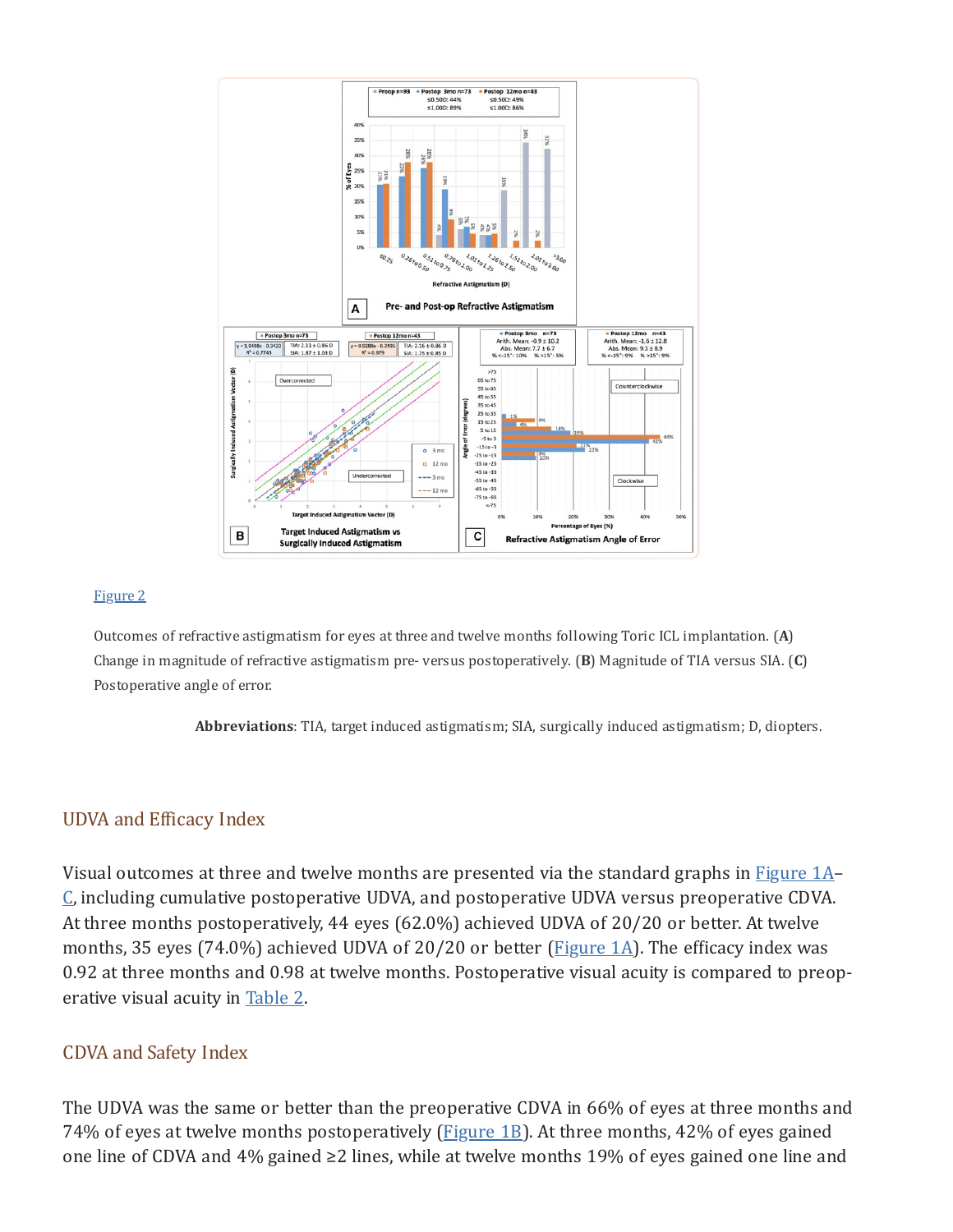5% gained ≥2 lines ([Figure](https://www.ncbi.nlm.nih.gov/pmc/articles/PMC8274236/figure/f0001/) 1C). At three months, 3% of eyes (2 eyes) lost one line of CDVA and at twelve months 5% of eyes (same 2 eyes) lost one line, both of which went from 20/15 preopera‐ tively to 20/20 postoperatively. Of eyes seen at twelve months (n=43), 0 eyes lost CDVA of ≥2 lines compared to preoperative CDVA. The safety index was 1.14 at three months and 1.10 at twelve months.

# Stability and Predictability

The postoperative MRSE and manifest refractive cylinder (MRC) over time are reflected in [Table](https://www.ncbi.nlm.nih.gov/pmc/articles/PMC8274236/table/t0002/) 2. The attempted vs achieved MRSE at three months has a slope of 0.94, indicating slight undercor-rection, while the slope at twelve months is 1.02, indicating slight overcorrection ([Figure](https://www.ncbi.nlm.nih.gov/pmc/articles/PMC8274236/figure/f0001/) 1D). There was no change in the MRSE between one and twelve months ( $Figure 1F$  $Figure 1F$ ). Within 0.50 D of target was achieved in 77% of eyes at three months and 80% of eyes at twelve months [\(Figure](https://www.ncbi.nlm.nih.gov/pmc/articles/PMC8274236/figure/f0001/) 1E) ). Ninety-five percent of eyes at three months and 94% of eyes at twelve months achieved within ± 1.00 D of target MRSE ([Figure](https://www.ncbi.nlm.nih.gov/pmc/articles/PMC8274236/figure/f0001/) 1E). MRC at twelve months was  $-0.73 \pm 0.51$  D [\(Table](https://www.ncbi.nlm.nih.gov/pmc/articles/PMC8274236/table/t0002/) 2), with 49% achieving within  $\pm 0.50$  D and 86% within  $\pm 1.00$  D of target ([Figure](https://www.ncbi.nlm.nih.gov/pmc/articles/PMC8274236/figure/f0002/) 2A).

## Vector Analysis

[Figures](https://www.ncbi.nlm.nih.gov/pmc/articles/PMC8274236/figure/f0003/) 3 and  $4$  summarize preoperative and postoperative refractive astigmatism at three and twelve months, respectively. The preoperative datapoints reflect only eyes measured at the corre‐ sponding three or twelve month visit. The preoperative refractive astigmatism centroid was  $1.28 \pm 1.28$ 1.78 D at 90°. The centroid of postoperative refractive astigmatism was  $0.39 \pm 0.66$  D at  $103^{\circ}$  at three months ([Figure](https://www.ncbi.nlm.nih.gov/pmc/articles/PMC8274236/figure/f0004/) 3) and 0.44  $\pm$  0.80 D at 94 $\degree$  at twelve months (Figure 4). The postoperative ellipse decreased in the postoperative corneal plane when compared to the ellipse from the pre‐ operative refractive astigmatism. The ellipse decreased from  $\sim$ 3.00 D to  $\sim$ 1.00 D in the postoperative corneal plane compared to preoperative measures.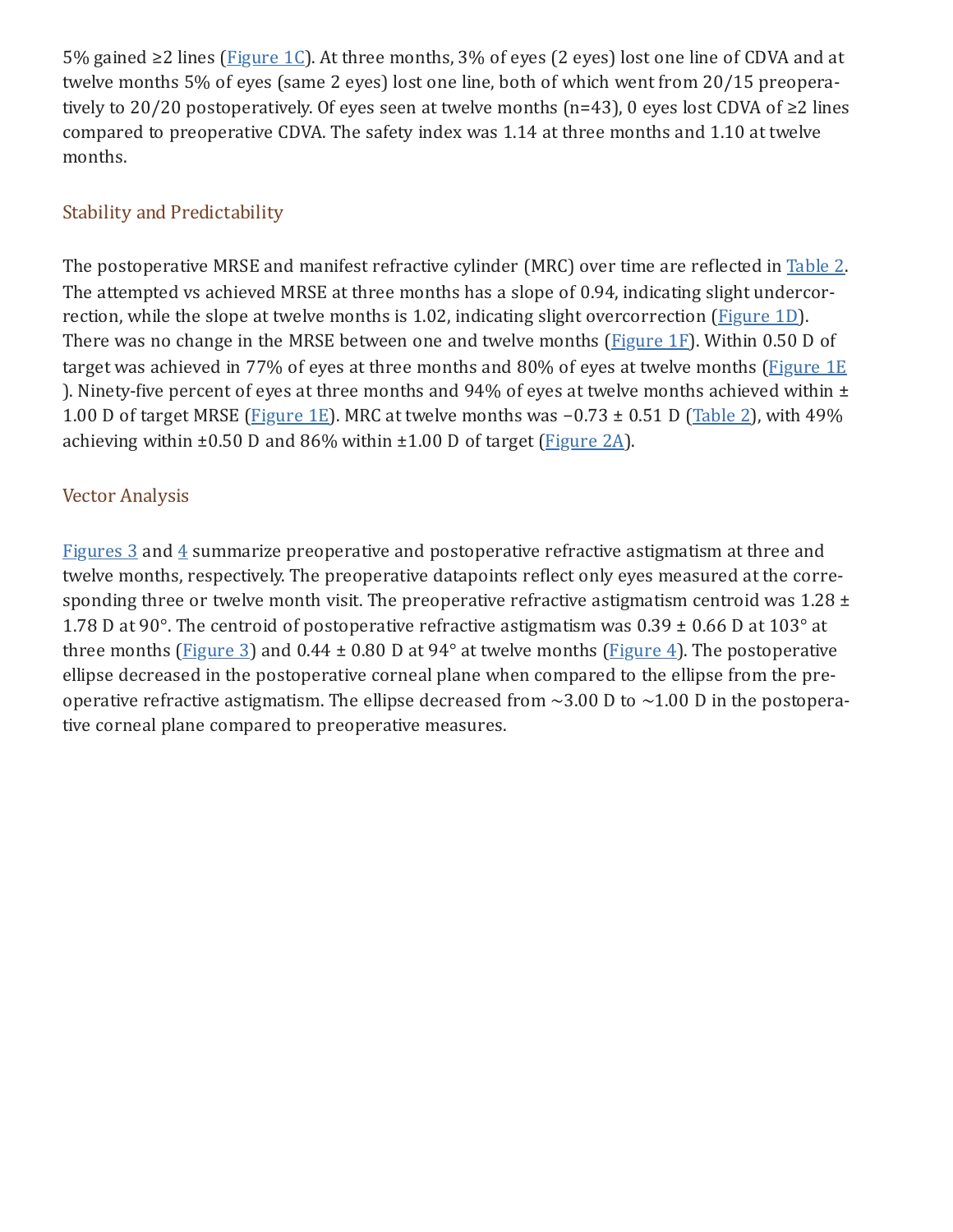

#### [Figure](https://www.ncbi.nlm.nih.gov/pmc/articles/PMC8274236/figure/f0003/) 3

Preoperative and three month postoperative refractive astigmatism (n=65, D diopters).



#### [Figure](https://www.ncbi.nlm.nih.gov/pmc/articles/PMC8274236/figure/f0004/) 4

Preoperative and twelve month postoperative refractive astigmatism (n=40, D diopters).

There was a prediction error ≤1.00 D in 89% of eyes and ≤0.50 D in 44% of eyes evaluated at three months, and  $\leq 1.00$  D in 86% of eyes and  $\leq 0.50$  D in 49% of eyes evaluated at twelve months ([Figure](https://www.ncbi.nlm.nih.gov/pmc/articles/PMC8274236/figure/f0002/) 2A). The mean target induced astigmatism (TIA) at three months was 2.11  $\pm$  0.86 D and surgically induced astigmatism (SIA) was  $1.87 \pm 1.03$  D with a slope of 1.05. At twelve months, the TIA was 2.16  $\pm$  0.86 D and SIA was 1.75  $\pm$  0.85 D with a slope of 0.93 (**[Figure](https://www.ncbi.nlm.nih.gov/pmc/articles/PMC8274236/figure/f0002/) 2B**). Mean angle of error was  $-0.9 \pm 11.2^{\circ}$  at three months and  $-1.6 \pm 12.8^{\circ}$  at twelve months [\(Figure](https://www.ncbi.nlm.nih.gov/pmc/articles/PMC8274236/figure/f0002/) 2C).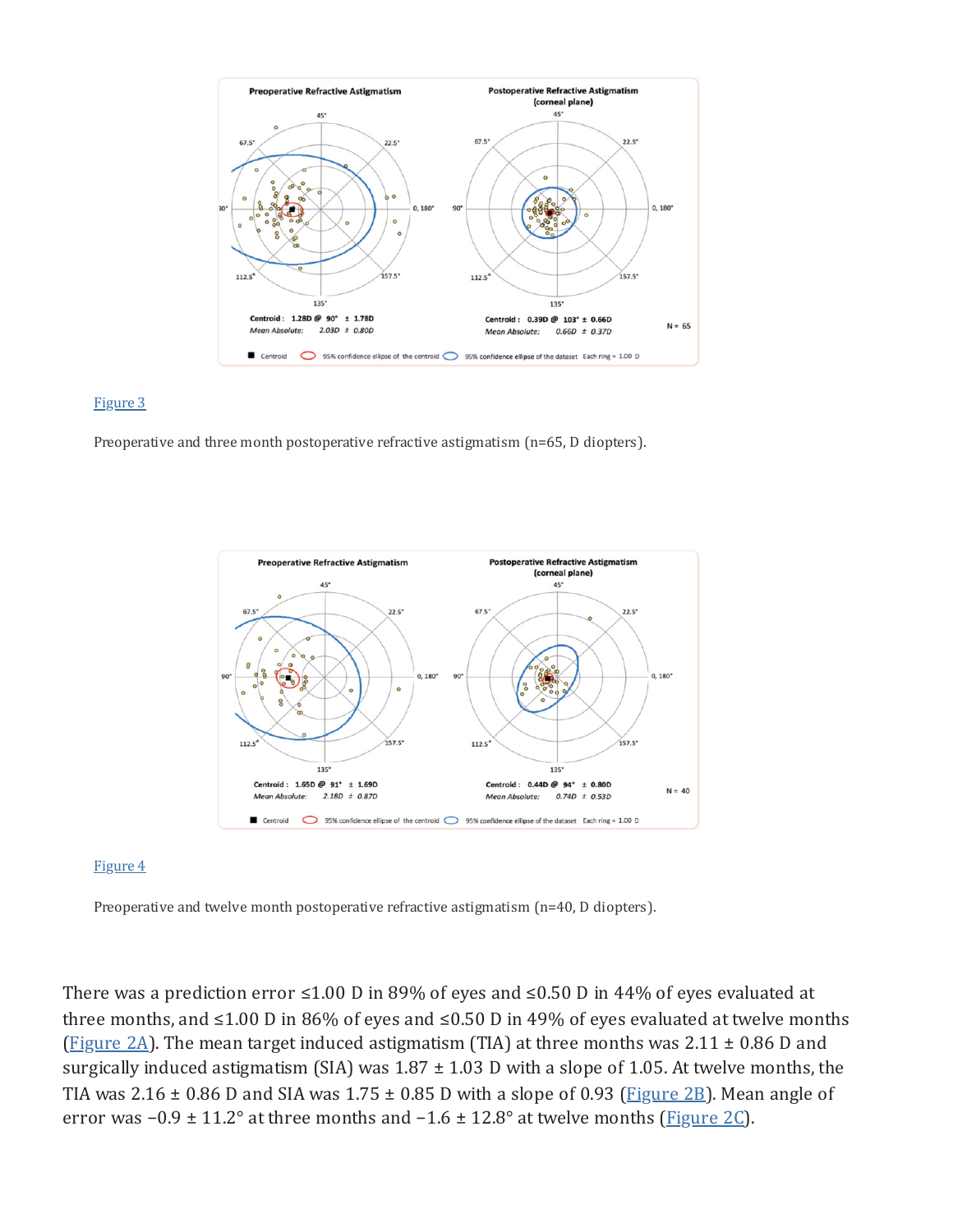### Changes in Vault Over Time

Biometric data collected on preoperative testing is summarized in [Table](https://www.ncbi.nlm.nih.gov/pmc/articles/PMC8274236/table/t0001/) 1. The average postoperative vault was stable over time ( $p = 0.05$ ) [\(Figure](https://www.ncbi.nlm.nih.gov/pmc/articles/PMC8274236/figure/f0005/) 5). Mean vault was  $580 \pm 222$   $\mu$ m (100 to 1100  $\mu$ m) at one day, 588 ± 270  $\mu$ m (50 to 1580  $\mu$ m) at one week, 526 ± 189  $\mu$ m (75 to 1000  $\mu$ m) at one month,  $558 \pm 181$  µm (175 to 966 µm) at three months,  $482 \pm 220$  µm (100 to 988 µm) at six months, and  $472 \pm 205$  µm (112 to 850 µm) at twelve months ([Figure](https://www.ncbi.nlm.nih.gov/pmc/articles/PMC8274236/figure/f0005/) 5).



#### [Figure](https://www.ncbi.nlm.nih.gov/pmc/articles/PMC8274236/figure/f0005/) 5

Mean subjective vault over postoperative time.

## Intraocular Pressure Over Time

The mean preoperative IOP was  $14.61 \pm 2.99$  mmHg (9 to 27 mmHg), compared to a mean IOP of 13.15  $\pm$  4.12 mmHg (6 to 31 mmHg) on postoperative day one. The IOP was highest at one month, with a mean of  $17.09 \pm 4.83$  mmHg (9 to 32 mmHg). The mean IOP was within normal limits at one year postoperatively, mean  $14.73 \pm 3.31$  mmHg (7 to 21 mmHg) [\(Figure](https://www.ncbi.nlm.nih.gov/pmc/articles/PMC8274236/figure/f0006/) 6).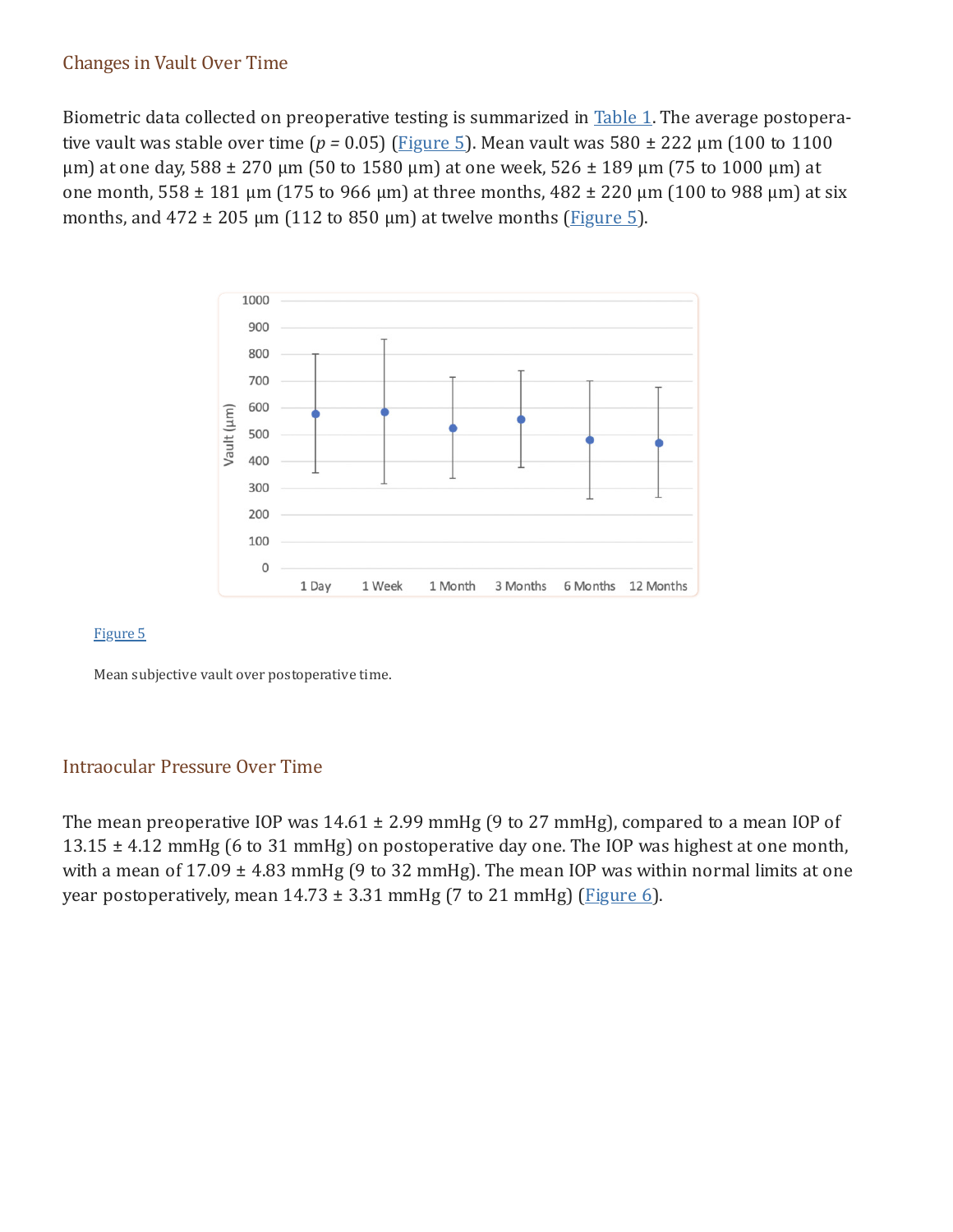

#### [Figure](https://www.ncbi.nlm.nih.gov/pmc/articles/PMC8274236/figure/f0006/) 6

Mean measured IOP preoperatively and over postoperative time.

### Rotational Analysis

Eighty-seven percent of patients had rotation <5° and required no additional intervention. Of the thirteen eyes (13%) that required secondary intervention for residual astigmatism, eleven eyes underwent additional surgical enhancement for rotation between 5° and 15° after proven stability over time. Three eyes underwent PRK, one eye underwent LASIK, and seven eyes underwent postoperative limbal relaxing incisions (LRI). One patient underwent bilateral lens ICL repositioning, with axis rotation of 27° clockwise, right eye and 16° counterclockwise, left eye.

### Subjective Measures

Patient-reported dry eye symptoms were present in 13% of eyes on postop day one, peaked at three months (29% of eyes) and demonstrated improvement with only one patient reporting bi‐ lateral dry eye symptoms at twelve months  $(Figure 7)$  $(Figure 7)$ . The rate of patient-reported glare/halos decreased over postoperative time [\(Figure](https://www.ncbi.nlm.nih.gov/pmc/articles/PMC8274236/figure/f0008/) 8). Thirty-nine percent of eyes had glare/halos at one month, which improved to 15% of eyes at twelve months.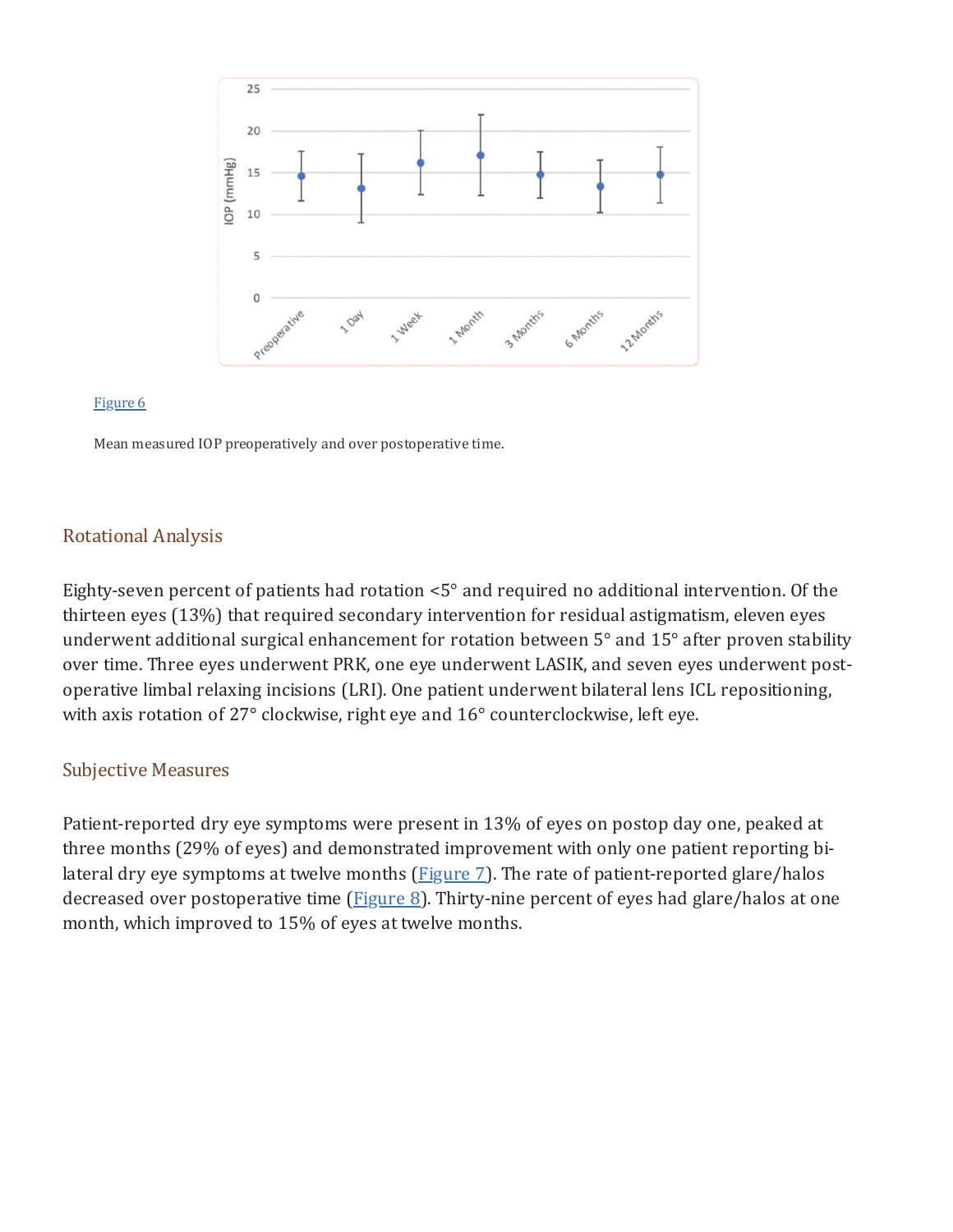

#### [Figure](https://www.ncbi.nlm.nih.gov/pmc/articles/PMC8274236/figure/f0007/) 7

Percentage of eyes with reported dryness at postoperative follow-up (n = number of symptomatic eyes over eyes at follow-up).



#### [Figure](https://www.ncbi.nlm.nih.gov/pmc/articles/PMC8274236/figure/f0008/) 8

Percentage of patients with reported glare/halos at postoperative follow-up (n = number of symptomatic eyes over eyes at follow-up).

## Complications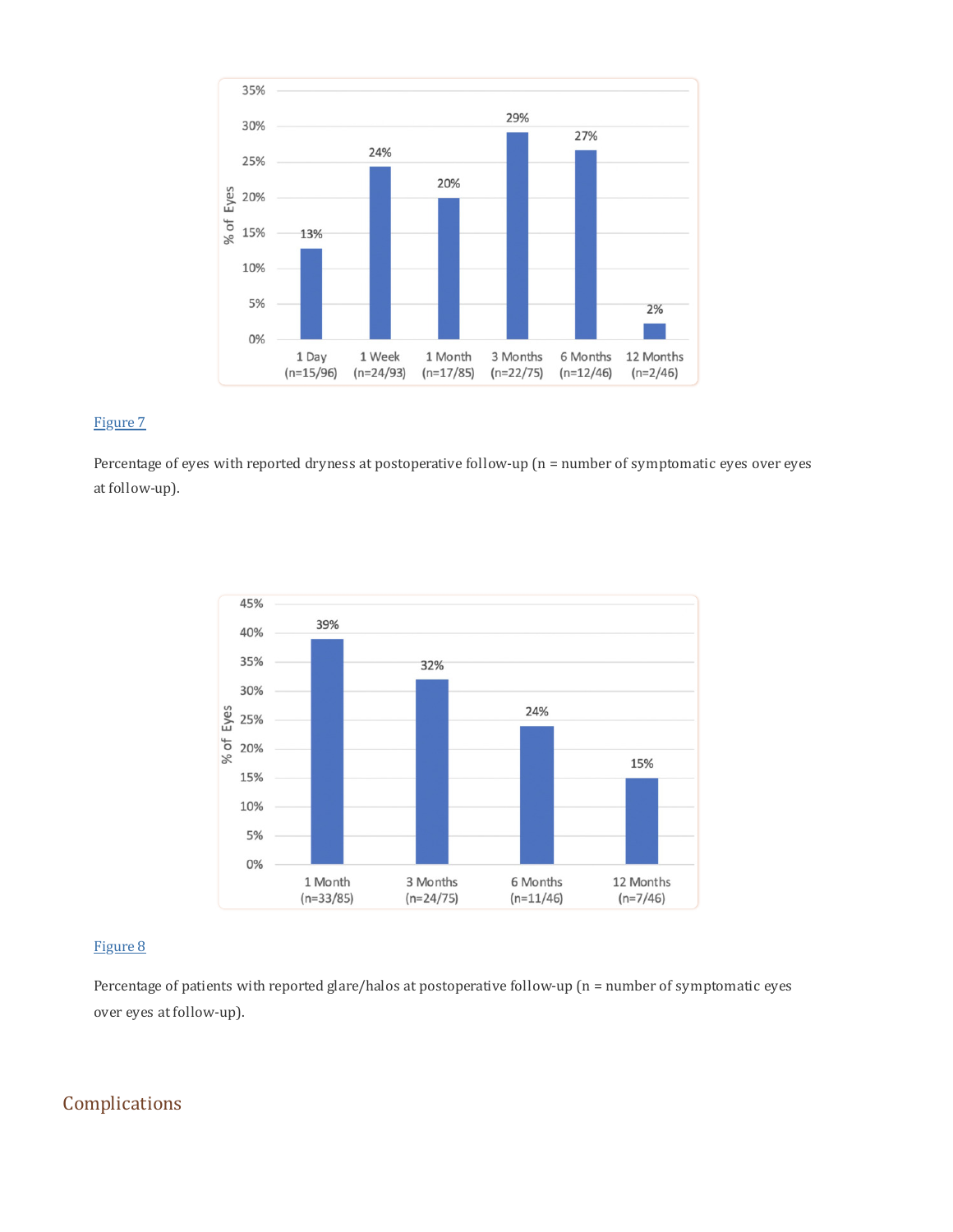No intraoperative complications were recorded. No lenses were explanted postoperatively and no patients were noted to have lens opacification on postoperative exams through twelve months follow-up. Three eyes in two patients required immediate postoperative enlargement of PI using YAG laser to avoid impending angle closure glaucoma. Pressure was adequately relieved with no subsequent adverse events. No other postoperative adverse events were noted.

## **Discussion**

This single-center study evaluates the visual outcomes after Toric ICL implantation. As reported in previous studies, [1,](#page-20-0)[5,](#page-20-4)[6,](#page-20-5)[8,](#page-21-0)[12,](#page-21-4)[13](#page-21-5) our results support that the Toric ICL is a safe, effective, and stable option for patients with myopic astigmatism. The outcomes in the present study exceeded the Food and Drug Administration (FDA) clinical endpoints for safety, efficacy, and predictability with com‐ parable MRSE to other studies on Toric ICL [\(Table](https://www.ncbi.nlm.nih.gov/pmc/articles/PMC8274236/table/t0004/) 4). Regarding MRC, Kamiya et al had the most predictable MRC, with 92% of eyes achieving within ± 0.50 D of target and 94% of eyes achieving within  $\pm$  1.00 D at 3[6](#page-20-5) months postoperatively.  $6$  The FDA clinical trial of Toric ICL also had a high percentage of eyes within  $\pm$  1.00 D of MRC target at 12 months (92.3%). $8$  Our MRC was less predictable than these studies at 12 months, with 43% of eyes within  $\pm$  0.50 D and 80% within  $\pm$  1.00 D, possibly due to high patient preoperative MRC with 10 eyes  $(10.4\%) > 4.00$  D ([Table](https://www.ncbi.nlm.nih.gov/pmc/articles/PMC8274236/table/t0004/) 4).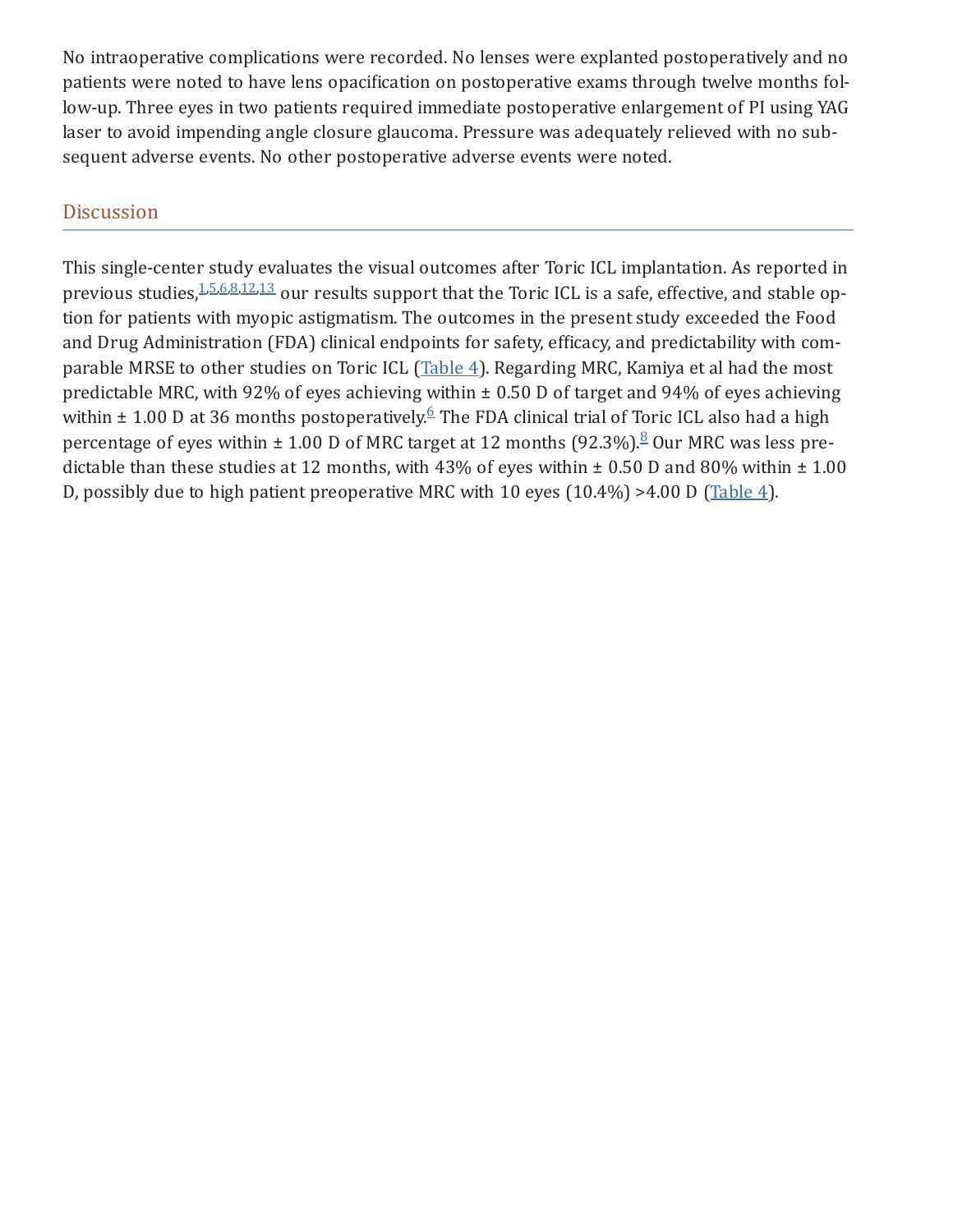Toric ICL Outcomes Compared Between the Present Study and the Literature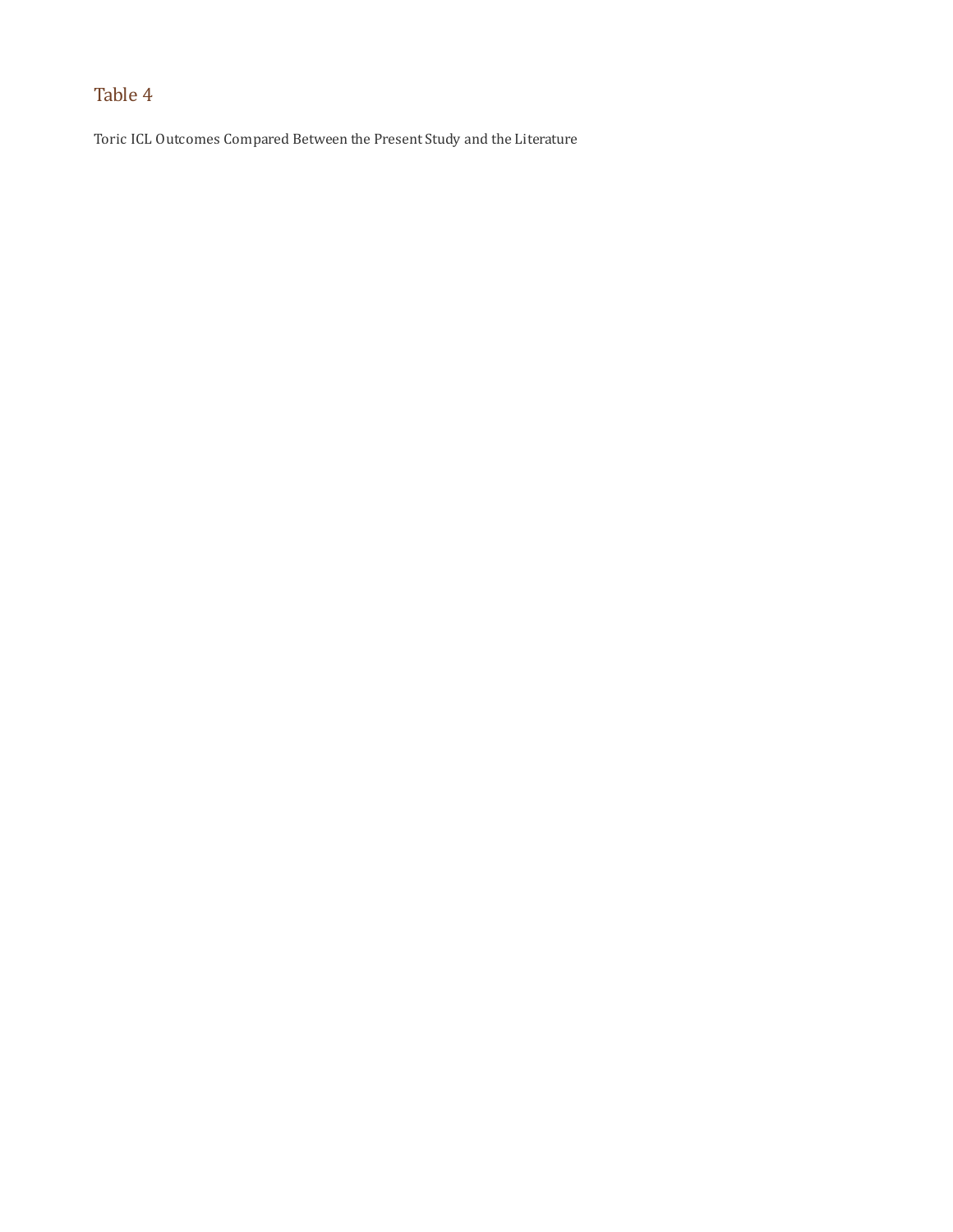| <b>Study</b>                                  | Year | <b>Eyes</b> | Time               | MRSE ±<br><b>SD</b><br>(Range)<br>$\mathbf D$                        | Abs<br>$MRC^*$ ±<br><b>SD</b><br>Range)<br>$\mathbf D$ | <b>UDVA</b><br>20/20<br>or<br><b>Better</b><br>$(\% )$ | $\%$<br>$\pm$ 0.50 D<br>Intended | $\frac{0}{0}$<br>MRSE/MRC MRSE/MRC Index<br>$±1.00$ D<br>Intended | <b>Safety</b> |  |
|-----------------------------------------------|------|-------------|--------------------|----------------------------------------------------------------------|--------------------------------------------------------|--------------------------------------------------------|----------------------------------|-------------------------------------------------------------------|---------------|--|
| Present<br>study                              | 2021 | 96          | Preop              | $-10.31 \pm 2.67 \pm$<br>3.10<br>$(-4.88)$<br>${\sf to}$<br>$-21.75$ | 1.02<br>(1.50)<br>5.75                                 | $\overline{\phantom{0}}$                               |                                  |                                                                   |               |  |
|                                               |      | 75          | $3 \text{ mo}$     | $-0.33 \pm$<br>$1.12\,$<br>$(-6.75)$<br>${\sf to}$<br>$+2.00$        | $0.68\,\pm\,$<br>0.38<br>(0.00)<br>1.50)               | 62                                                     | 77/44                            | 95/89                                                             | 1.14          |  |
|                                               |      | 46          | $12 \text{ mo}$    | $-0.23 \pm$<br>$0.47\,$<br>$(-1.25)$<br>to $1.50$ )                  | $0.73 \ \pm$<br>$0.51\,$<br>$(0.25$ to<br>3.00         | 74                                                     | 79/49                            | 93/86                                                             | $1.10\,$      |  |
| FDA<br>Clinical<br>Endpoints <sup>8</sup>     | 2018 |             |                    |                                                                      | $\overline{\phantom{0}}$                               |                                                        | 50/40                            | 75/65                                                             |               |  |
| ${\rm FDA}$<br>Clinical<br>Trial <sup>8</sup> | 2018 | 210         | Preop              | $-9.37 \pm$<br>2.67<br>$(-2.38)$<br>${\sf t} {\tt o}$<br>$-19.50$    | $1.95\,\pm\,$<br>$\rm 0.84$<br>(1.00)<br>4.00          |                                                        |                                  |                                                                   |               |  |
|                                               |      | 191         | $3 \mathrm{\; mo}$ | $0.13\,\pm\,$<br>0.39<br>$(-1.25)$<br>${\sf t} {\tt o}$<br>$+1.25$   | $0.52\ \pm$<br>0.49<br>(0.00)<br>3.00                  |                                                        |                                  |                                                                   |               |  |
|                                               |      | 194         | $12 \text{ mo}$    | $0.03 \ \pm$<br>0.46<br>$\sim$ $\sim$ $\sim$                         | $0.52\,\pm\,$<br>0.48<br>$\cdots$                      | 81.9                                                   | 76.9/69.1                        | 97.4/92.3                                                         |               |  |

**Note**: \*MRC reported as absolute magnitude for comparison across studies.

**Abbreviations**: UDVA, uncorrected distance visual acuity; MRSE, manifest refraction spherical equivalent; D, diopter; MRC, manifest refractive cylinder.

In our study, two eyes (3% at three months) and the same two (5% at twelve months) were re‐ ported to have lost one line of CDVA. These eyes read 20/15 at preoperative visit and 20/20 at the postoperative visit. This may be due to examiner technique as patients were not always asked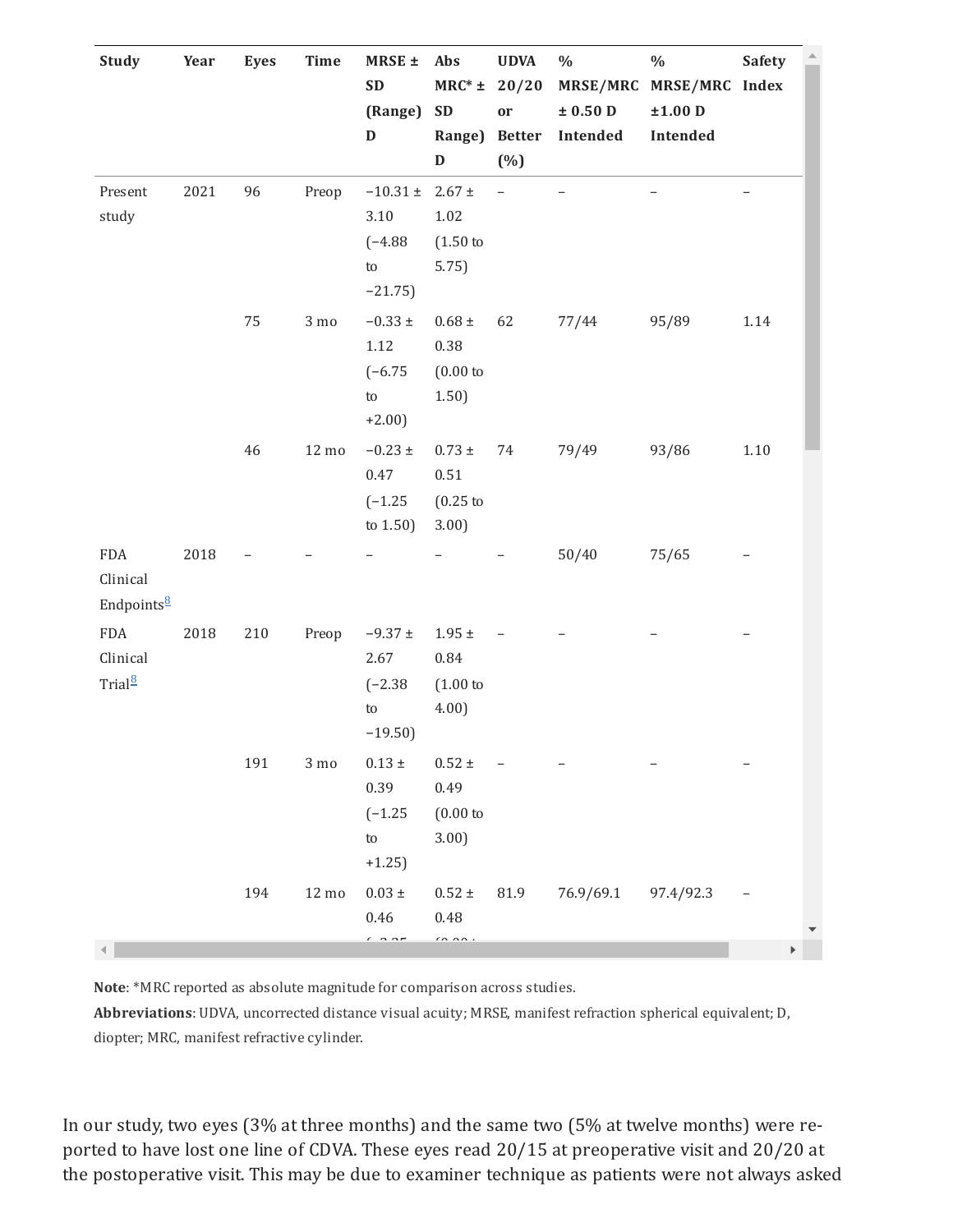to read beyond the 20/20 line.

As expected, the postoperative centroid and ellipse decreased after Toric ICL implantation. These findings indicate improvement in astigmatism following surgery. At three months, the slope of the TIA versus SIA (1.05) trends towards overcorrection, while at twelve months the slope demonstrates undercorrection (0.93). This is likely due to slight lens rotation over time compounded by patient attrition. Because 74% and 87% of eyes had UDVA  $\geq$  20/20 and 20/25, respectively, at twelve months, we infer that the Toric ICL has utility for improving vision and correcting high myopic astigmatism even when accuracy of postoperative refraction and astigmatism correction is less than intended.

Rotational stability is an important component of visual outcomes over time in Toric ICL implanta‐ tion. Studies that assessed axis misalignment on postoperative exams are summarized in [Table](https://www.ncbi.nlm.nih.gov/pmc/articles/PMC8274236/table/t0005/) 5  $5.8,14$  $5.8,14$  $5.8,14$  Astigmatic analysis and rotational stability in the current study were based on observation, as patients were not always dilated for precise objective measurement of rotation at each postop‐ erative visit. Eleven eyes had visually significant residual astigmatism, which was attributed to un‐ dercorrection and postoperative rotation between 5° and 15°. These eyes were enhanced with PRK, LASIK or LRIs. Intraoperative 3.0 mm temporal clear corneal incisions likely contributed to the observed residual astigmatism, which is a reminder for surgeons to be mindful of the plane of incisions relative to the astigmatic axis. Only one patient required lens rotation after original surgery (27° clockwise, right eye and 16° counterclockwise, left eye). Although clockwise rotation of the right ICL and counterclockwise rotation of the left ICL were observed, literature is lacking in documentation of the degree and axis of rotation that occurs postoperatively. Further investiga‐ tion is needed to better understand rotational trends. As more data is collected in this regard, pre‐ operative axis planning may be able to correct for postoperative lens rotation.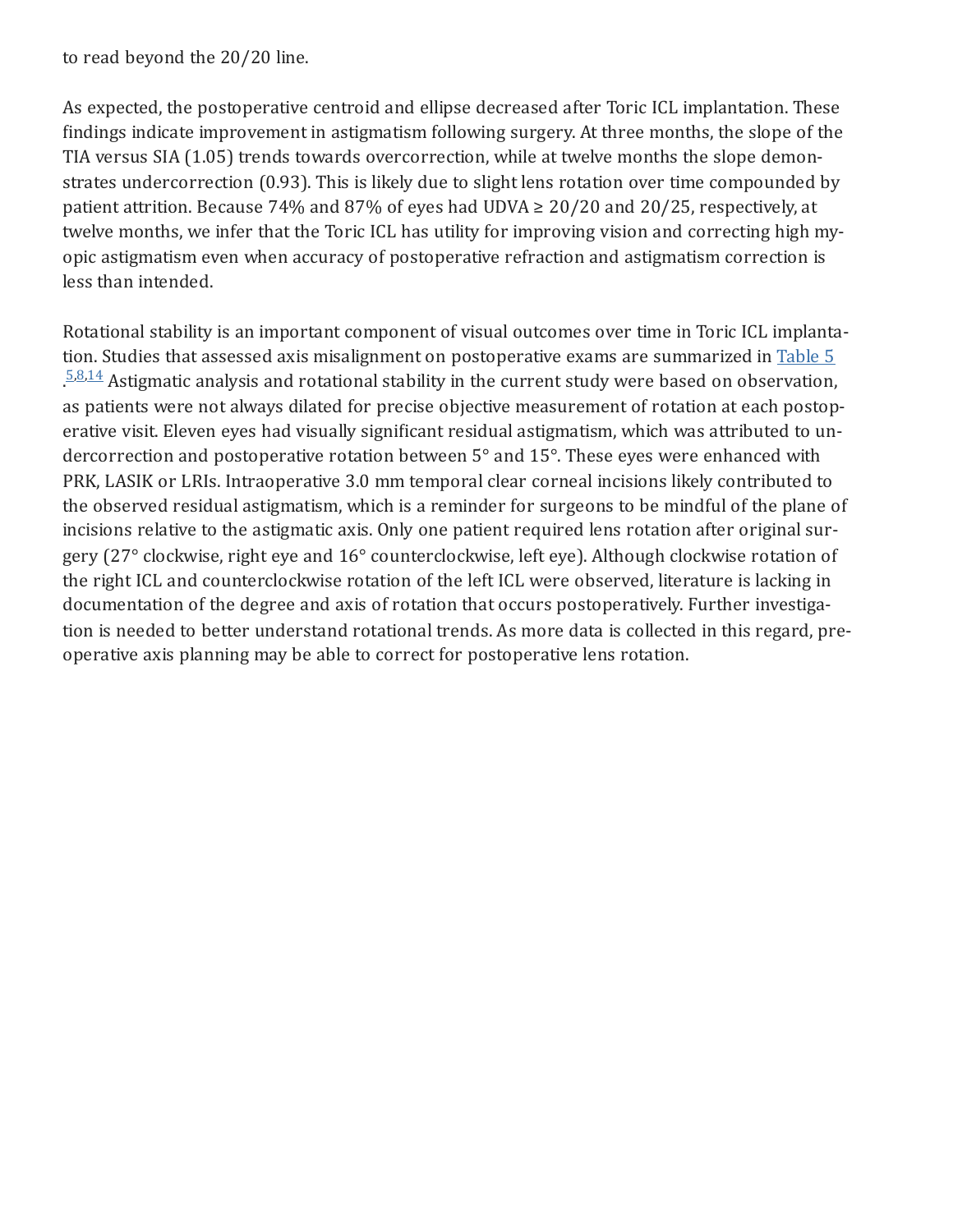| <b>Study</b>                                  | Year | Remove<br>$($ # Eyes $)$ | Replace<br>$($ # Eyes $)$ | Reposition<br>$($ # Eyes $)$ | <b>Observed</b><br><b>Rotation</b>                        | $TIA \pm SD$<br>(Range) D                    | $SIA \pm SD$<br>(Range) D                    |
|-----------------------------------------------|------|--------------------------|---------------------------|------------------------------|-----------------------------------------------------------|----------------------------------------------|----------------------------------------------|
| Present                                       | 2021 | $\mathbf{0}$             | $\mathbf{0}$              | 2                            | ≤ 5°: 87%<br>$5 - 15^{\circ}$ : 11%<br>$>15^{\circ}$ : 2% | $2.16 \pm 0.86$                              | $1.75 \pm 0.85$                              |
| <b>FDA</b><br>Clinical<br>Trial $\frac{8}{2}$ | 2018 | 3                        | $\mathbf{1}$              | $\mathbf{1}$                 | $\leq 5^{\circ}$ : 94.3%<br>$\leq 10^{\circ}$ :<br>97.9%  |                                              |                                              |
| Sanders et<br>$al^{\frac{5}{2}}$              | 2007 | 3                        | $\mathbf{1}$              | $\mathbf{1}$                 | $\leq 5^{\circ}$ : 86.9%<br>$\leq 10^{\circ}$ :<br>92.3%  |                                              |                                              |
| Hyun et<br>al <sup>14</sup>                   | 2017 | $\overline{\phantom{m}}$ |                           |                              | $\leq 5^{\circ}$ : 70.8%                                  | $2.31 \pm 1.24$<br>$(1.00 \text{ to } 5.22)$ | $2.11 \pm 1.09$<br>$(0.75 \text{ to } 4.50)$ |

Comparison of Toric ICL Complications and Astigmatism Outcomes Between Present Study and Literature

**Abbreviations**: TIA, target induced astigmatism; SIA, surgically induced astigmatism.

Though lens opacity was not noted in any eyes of our study, cataract formation, especially anterior subcapsular morphology, is a known complication after ICL implantation with mean onset of  $3.4 \pm$ 1.9 years postoperatively.<sup>[15](#page-21-7)</sup> Rates of cataract formation have been reported from 5.2%<sup>[16](#page-21-8)</sup> up to 29% $\frac{15}{15}$  $\frac{15}{15}$  $\frac{15}{15}$  for visually insignificant lens opacification. The newer V4c and V5 Toric ICL models have been reported to have decreased associated postoperative lens opacification. $^{17}$  $^{17}$  $^{17}$  It is thought that a small vault may contribute to cataract formation. $^{16}$  $^{16}$  $^{16}$  In this study, vault over time was stable as of the twelve month follow-up (postoperative mean range 472.22 to 587.86 µm), though it would be helpful to continue evaluating vault data long-term. Vault measurements were reported as obtained from physician slit lamp examinations. Alfonso et al compared subjective vault measure‐ ments and found they were highly correlated with objective measurements obtained on OCT, supporting the validity of our vault measurements. $\frac{18}{3}$  $\frac{18}{3}$  $\frac{18}{3}$ 

Transient increase in IOP after Visian ICL implantation is a common finding, $^{16}$  $^{16}$  $^{16}$  with steroid response possibly contributing to the postoperative elevation. Three eyes of two patients who experienced threatened acute angle closure glaucoma were observed in the present study. Newer Toric ICL models with a central port (V4c and V5) to increase aqueous flow have been shown to de‐ crease postoperative angle closure glaucoma. $^{19}$  $^{19}$  $^{19}$  Significant anterior chamber angle narrowing has been noted in other studies, $\frac{20,21}{\pi}$  $\frac{20,21}{\pi}$  $\frac{20,21}{\pi}$  $\frac{20,21}{\pi}$  though patients in the present study did not undergo postoperative UBM to correlate anterior chamber angle changes with IOP. Other possible complications in‐ clude pigment dispersion, $^{15}$  $^{15}$  $^{15}$  uveitis with cystoid macular edema, $^{15}$  toxic anterior segment syndrome, $\frac{13}{3}$  $\frac{13}{3}$  $\frac{13}{3}$  and endophthalmitis, $\frac{13,22}{2}$  $\frac{13,22}{2}$  $\frac{13,22}{2}$  $\frac{13,22}{2}$  none of which were seen in our study.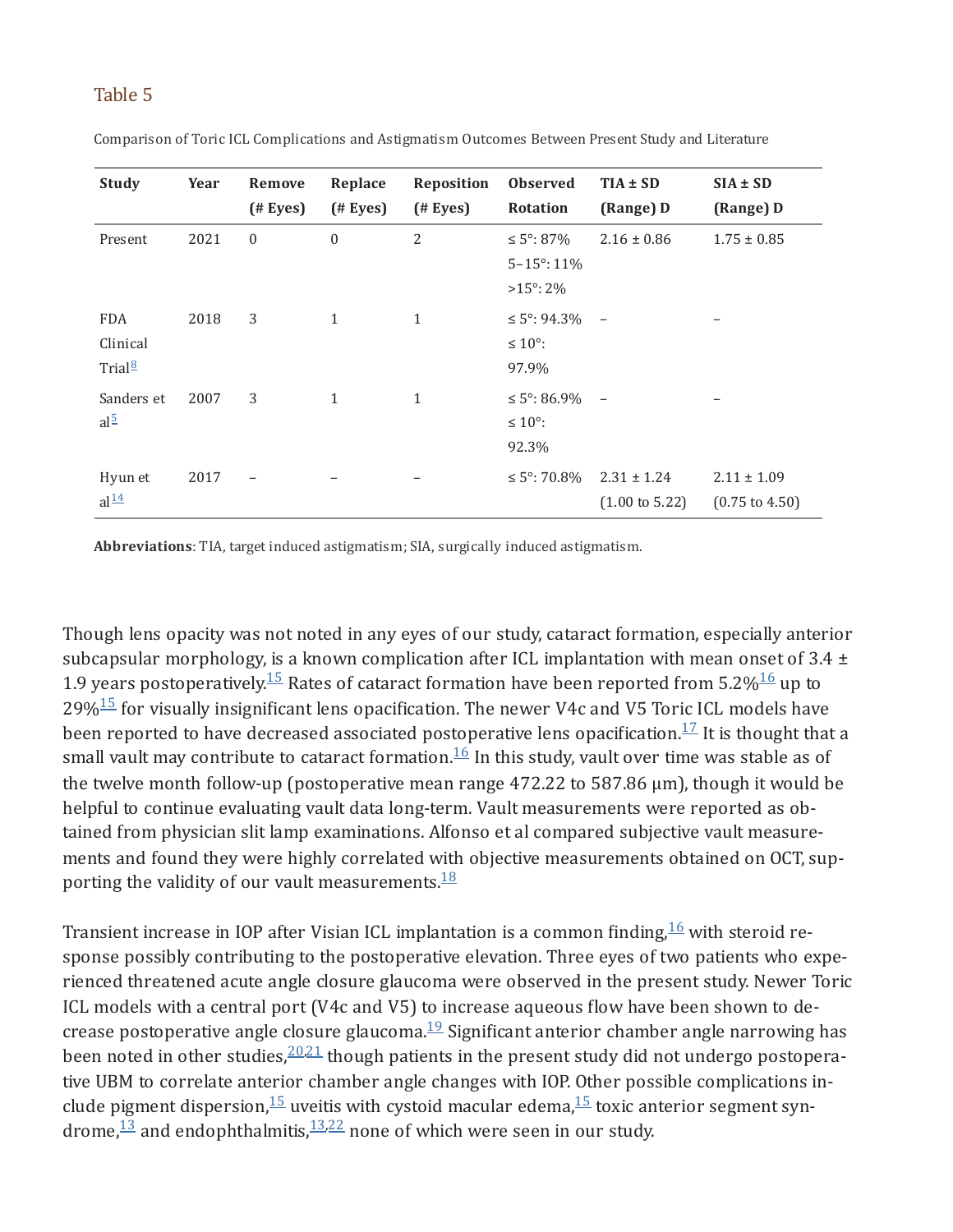Dry eye symptoms are most common in corneal refractive surgeries like LASIK and PRK, with one study noting that 59.4% of patients experienced dry eyes at one month, $^{23}_{2}$  $^{23}_{2}$  $^{23}_{2}$  while another study observed a decrease in tear production by 14.57% post-PRK and 23.40% post-LASIK at six months postoperatively. $\frac{24}{ }$  $\frac{24}{ }$  $\frac{24}{ }$  Although ICL implantation induces a smaller insult to corneal anatomy than refractive surgery, evidence from cataract surgery suggests that even a small corneal incision can transect the corneal nerve plexus and cause postsurgical inflammation, resulting in aqueous tear deficiency, $25$  with rates of post-cataract dryness ranging from approximately 9% to 40%. $26$ Postoperative dryness was observed in the present study, with peak reported dryness of 29% at three months, which subsequently decreased over time. Dry eye symptoms prior to surgery were not recorded; thus, residual dryness at twelve months may be due to chronic dry eye rather than post-surgical corneal changes.

In the original FDA clinical trial, glare was worse in 15.1% of patients and halos were worse in 17.[8](#page-21-0)% of patients at twelve months postoperatively compared to preoperative reports. $\frac{8}{3}$  Our patients were not interviewed for preoperative symptoms, nor was glare measured distinct from halos. However, at the twelve month follow-up, 16% of eyes experienced glare/halos, which is comparable to the initial FDA study.

Most patients in the present study experienced improved vision with no additional surgeries (87%). This is a benefit compared to bioptics, which inherently requires two procedures. Comparison of Toric ICL implantation to bioptics has shown quicker improvement of visual out‐ comes with ICL and equivalent visual outcomes. $\frac{27,28}{27}$  $\frac{27,28}{27}$  $\frac{27,28}{27}$  $\frac{27,28}{27}$  There is still a role for bioptics in patients with severe myopia > -19.0 D and astigmatism >4.0 D.<sup>[3](#page-20-2)</sup> One patient in our study with preoperative myopia of −18.5 D OD and −20.0 D OS experienced a residual refractive error of −3.0 and −7.0 D, despite bilateral implantation of −15.5 D sphere and 2.5 D cylinder Toric ICLs. Residual refractive error is likely due to a limitation of lens power, making this patient an ideal bioptics candidate. Bioptics may play a role to refine refraction after Toric ICL as was seen in our eleven patients who underwent enhancements.

Most eyes were implanted with a 12.6 mm Toric ICL in the present study, compared with an average implantation size of 13.2 mm in another study, $\frac{29}{7}$  $\frac{29}{7}$  $\frac{29}{7}$  suggesting that the 13.7 mm lens size is infrequently utilized. Sheng et al suggest that undersized Toric ICLs, resulting in low vault, are more susceptible to rotation.  $30$  Future development of intermediate lens sizes between 12.6 and 13.2 mm may be beneficial to improve accuracy of lens sizing and ideally minimize postoperative lens rotation.

There are several limitations to the present study. First, data were utilized from bilateral eyes when available to maximize study sample size. Current statistical recommendations suggest randomized inclusion of OD vs OS due to inter-ocular correlations. $31$  Regarding inclusion criteria, the preoperative cylinder of our data exceeded the FDA-approved guideline of 1.0 to 4.0 D at the spectacle plane. Because some patients' astigmatism exceeded the maximum corrective power of the lens, these patients had an expected amount of undercorrection at postoperative time points, which was taken into account with attempted versus achieved calculations. Also, some patients fell outside the approved age range of 21 to 45 years, potentially limiting external validity. Patient at‐ trition limited postoperative sample sizes, though nearly half of patients were seen at twelve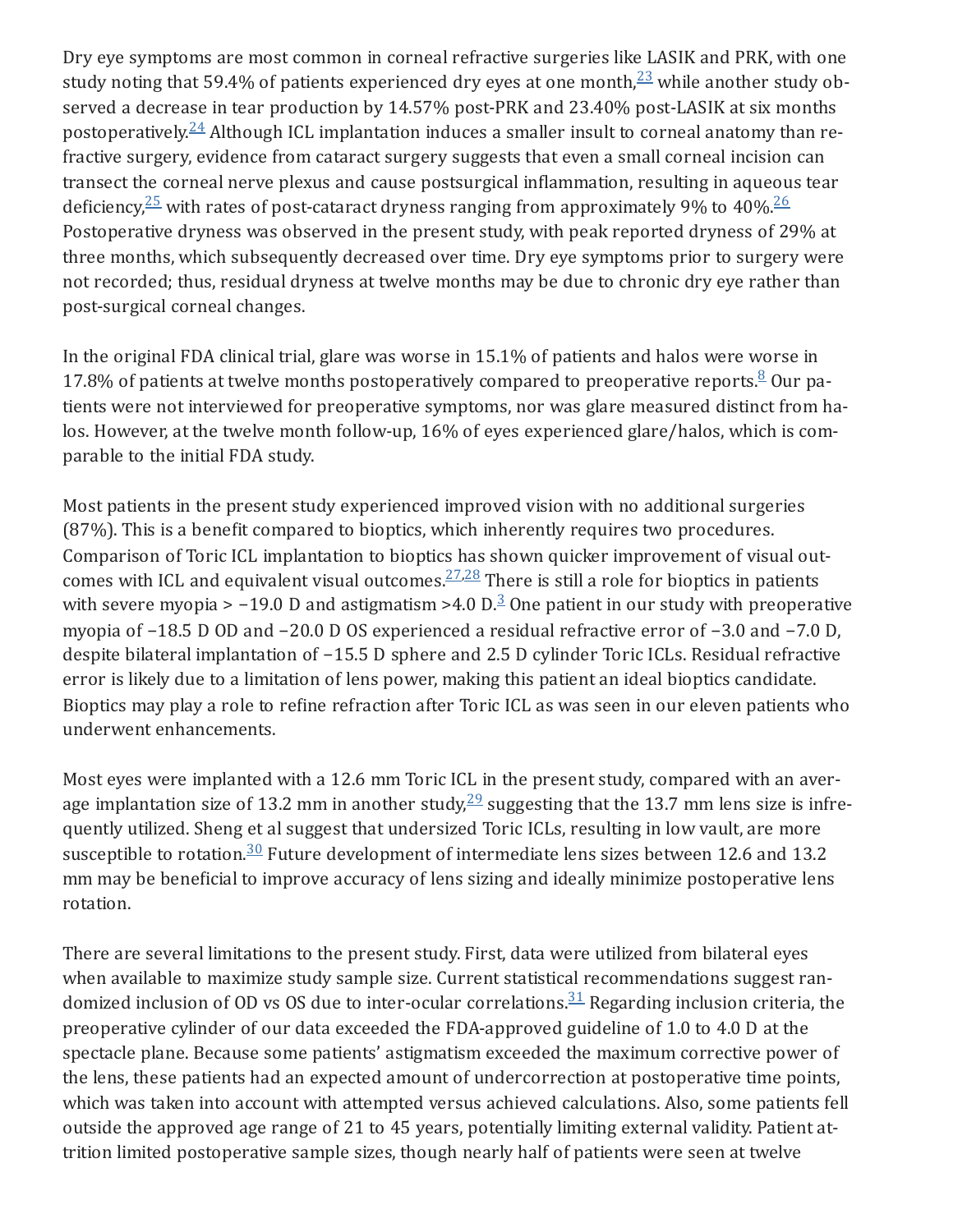months (47.9%). Although initial data suggest stability of refraction over time, continuity of visual outcomes through the 12-month follow-up would further support this conclusion. Finally, most of the biometric data was only collected in the preoperative visit, precluding analysis over time. Specifically, it would be helpful to correlate anterior chamber angles and aqueous depth with postoperative lens rotation.

# **Conclusion**

The present study contributes a single site's initial outcomes with Toric ICL after FDA approval. In summary, Toric ICL is a safe and effective option for patients with myopic astigmatism seeking surgical correction. Further investigation of the relationship between vault size and ICL size is needed to determine risk factors for postoperative ICL rotation.

# Acknowledgments

Special thanks to Anne Duong, Robert Thomson, and William West for their assistance with data acquisition, analysis, and management.

## Funding Statement

This study was funded by an unrestricted grant from Research to Prevent Blindness (RPB), 360 Lexington Avenue, 22nd Floor New York, NY 10017. No support was received for the publication of this article.

## Abbreviations

LASIK, laser-assisted in situ keratomileusis; PRK, photorefractive keratectomy; Toric ICL, Toric Implantable Collamer Lens; FDA, Food and Drug Administration; UBM, ultrasound biomicroscopy; D, Diopter; IOP, intraocular pressure; UDVA, uncorrected distance visual acuity; CDVA, corrected distance visual acuity; OCT, optical coherence tomography; YAG, Yttrium-Aluminum Garnet; PI, pe‐ ripheral iridotomy; MRSE, manifest refraction spherical equivalent; MRC, manifest refractive cylin‐ der; TIA, target induced astigmatism; SIA, surgically induced astigmatism; LRI, limbal relaxing incisions.

## Ethics Approval and Informed Consent

All patients were fully informed and consented to treatment. Eight patients underwent off-label Toric ICL implantation due to age <21 years or >45 years and were consented and counseled ap‐ propriately. All methods and procedures followed the tenets of the Declaration of Helsinki and were approved by the Hoopes Vision Research Review Board. Biomedical Research Alliance of New York (Brany) Institutional Review Board (New York) approved this study.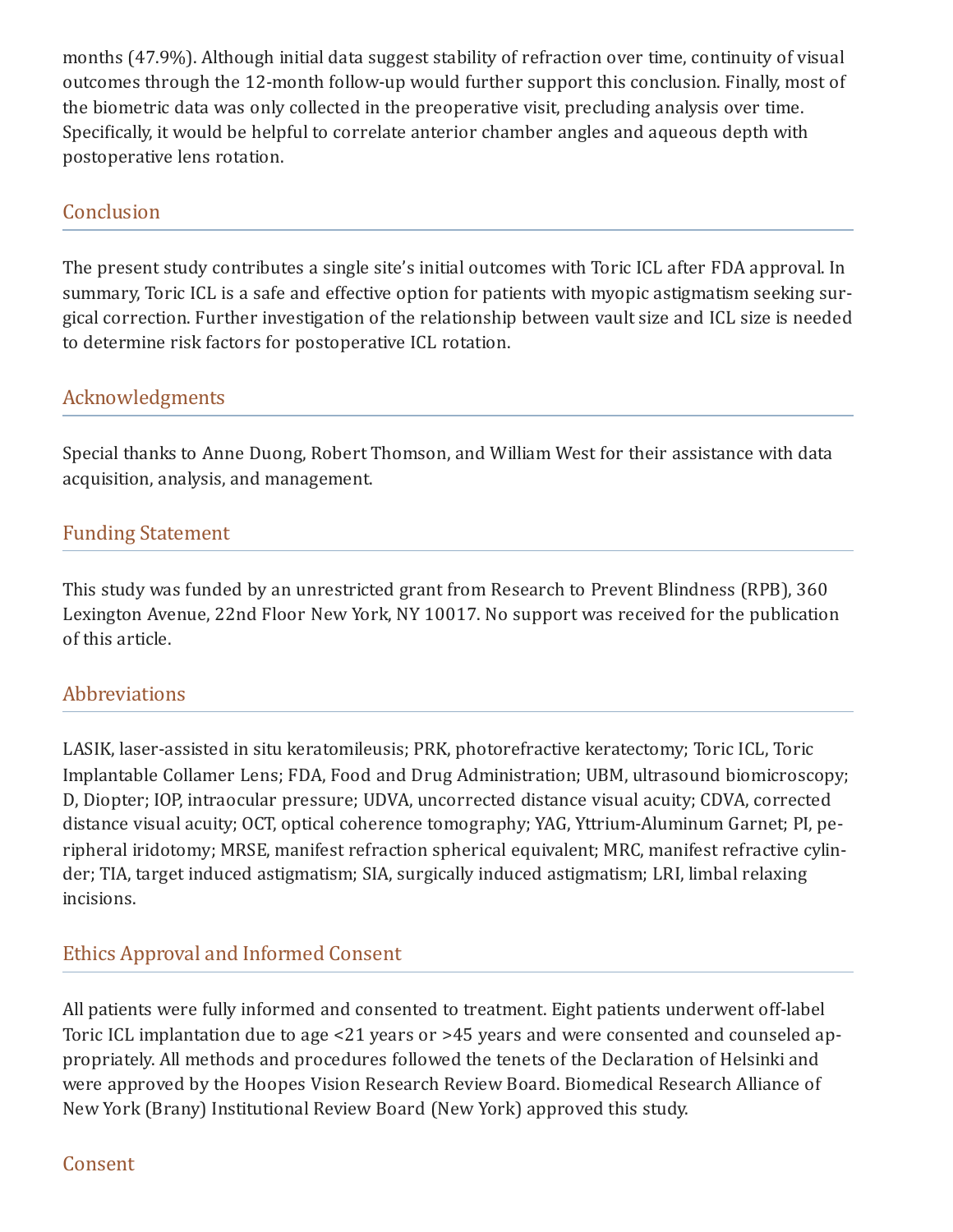This retrospective study using de-identified data has been approved by the Hoopes Vision Ethics Board and BRANY IRB #20-12-547-823 (New York, NY, USA). The study conforms with the Helsinki Declaration of 1964, as revised in 2013, concerning human and animal rights. The pa‐ tients signed informed consent.

## Author Contributions

All authors take responsibility for the integrity of the work, and have given final approval to the version to be published. All authors made substantial contributions to conception and design, ac‐ quisition of data, or analysis and interpretation of data; took part in drafting the article or revising it critically for important intellectual content; agreed to submit to the current journal; gave final approval of the version to be published; and agreed to be accountable for all aspects of the work.

## **Disclosure**

The authors report no conflicts of interest in this work.

## References

<span id="page-20-0"></span>1. Ganesh S, Brar S, Pawar A. Matched population comparison of visual outcomes and patient satisfaction between 3 modalities for the correction of low to moderate myopic astigmatism. *Clin Ophthalmol*. 2017;**11**:1253–1263. doi: 10.2147/OPTH.S127101 [PMC free [article\]](https://www.ncbi.nlm.nih.gov/pmc/articles/PMC5505606/) [[PubMed](https://pubmed.ncbi.nlm.nih.gov/28740361)] [[CrossRef](https://doi.org/10.2147%2FOPTH.S127101)] [Google [Scholar](https://scholar.google.com/scholar_lookup?journal=Clin+Ophthalmol&title=Matched+population+comparison+of+visual+outcomes+and+patient+satisfaction+between+3+modalities+for+the+correction+of+low+to+moderate+myopic+astigmatism&volume=11&publication_year=2017&pages=1253-1263&pmid=28740361&doi=10.2147/OPTH.S127101&)]

<span id="page-20-1"></span>2. Hashemian SJ, Farrokhi H, Foroutan A, et al. Ocular higher-order aberrations changes after implantable collamer lens implantation for high myopic astigmatism. *J Curr Ophthalmol*. 2018;**30**(2):136–141. doi: [10.1016/j.joco.2017.10.002](https://www.ncbi.nlm.nih.gov/pmc/articles/PMC6033773/) [PMC free article] [[PubMed\]](https://pubmed.ncbi.nlm.nih.gov/29988885) [[CrossRef](https://doi.org/10.1016%2Fj.joco.2017.10.002)] [Google [Scholar](https://scholar.google.com/scholar_lookup?journal=J+Curr+Ophthalmol&title=Ocular+higher-order+aberrations+changes+after+implantable+collamer+lens+implantation+for+high+myopic+astigmatism&volume=30&issue=2&publication_year=2018&pages=136-141&pmid=29988885&doi=10.1016/j.joco.2017.10.002&)]

<span id="page-20-2"></span>3. Moshirfar M, Thomson RJ, West Jnr WB, et al. Visual outcomes after sequential posterior chamber phakic iol with corneal refractive surgery (Bioptics) for the treatment of myopic astigmatism. *Clin Ophthalmol*. 2020;**14**:4337–4346. doi: 10.2147/OPTH.S285140 [PMC free [article\]](https://www.ncbi.nlm.nih.gov/pmc/articles/PMC7734069/) [[PubMed](https://pubmed.ncbi.nlm.nih.gov/33328722)] [[CrossRef](https://doi.org/10.2147%2FOPTH.S285140)] [Google [Scholar](https://scholar.google.com/scholar_lookup?journal=Clin+Ophthalmol&title=Visual+outcomes+after+sequential+posterior+chamber+phakic+iol+with+corneal+refractive+surgery+(Bioptics)+for+the+treatment+of+myopic+astigmatism&volume=14&publication_year=2020&pages=4337-4346&pmid=33328722&doi=10.2147/OPTH.S285140&)]

<span id="page-20-3"></span>4. Jabbour S, Bower KS. Three-year outcomes of implantable collamer lens followed by excimer laser enhancement ("bioptics") in the treatment of high myopic astigmatism. *Clin Ophthalmol*. 2021;**15**:635–643. doi: 10.2147/OPTH.S283888 [PMC free [article](https://www.ncbi.nlm.nih.gov/pmc/articles/PMC7896759/)] [[PubMed\]](https://pubmed.ncbi.nlm.nih.gov/33623364) [[CrossRef](https://doi.org/10.2147%2FOPTH.S283888)] [Google [Scholar\]](https://scholar.google.com/scholar_lookup?journal=Clin+Ophthalmol&title=Three-year+outcomes+of+implantable+collamer+lens+followed+by+excimer+laser+enhancement+(%E2%80%9Cbioptics%E2%80%9D)+in+the+treatment+of+high+myopic+astigmatism&volume=15&publication_year=2021&pages=635-643&pmid=33623364&doi=10.2147/OPTH.S283888&)

<span id="page-20-4"></span>5. Sanders DR, Schneider D, Martin R, et al. Toric implantable collamer lens for moderate to high myopic astigmatism. *Ophthalmology*. 2007;**114**(1):54–61. doi: 10.1016/j.ophtha.2006.08.049 [[PubMed](https://pubmed.ncbi.nlm.nih.gov/17198849)] [[CrossRef\]](https://doi.org/10.1016%2Fj.ophtha.2006.08.049) [Google [Scholar](https://scholar.google.com/scholar_lookup?journal=Ophthalmology&title=Toric+implantable+collamer+lens+for+moderate+to+high+myopic+astigmatism&volume=114&issue=1&publication_year=2007&pages=54-61&pmid=17198849&doi=10.1016/j.ophtha.2006.08.049&)]

<span id="page-20-5"></span>6. Kamiya K, Shimizu K, Kobashi H, Igarashi A, Komatsu M. Three-year follow-up of posterior chamber toric phakic intraocular lens implantation for moderate to high myopic astigmatism. *PLoS One*. 2013;**8**(2). doi: 10.1371/journal.pone.0056453 [PMC free [article](https://www.ncbi.nlm.nih.gov/pmc/articles/PMC3568037/)] [[PubMed\]](https://pubmed.ncbi.nlm.nih.gov/23409187) [[CrossRef](https://doi.org/10.1371%2Fjournal.pone.0056453)] [Google [Scholar](https://scholar.google.com/scholar_lookup?journal=PLoS+One&title=Three-year+follow-up+of+posterior+chamber+toric+phakic+intraocular+lens+implantation+for+moderate+to+high+myopic+astigmatism&volume=8&issue=2&publication_year=2013&doi=10.1371/journal.pone.0056453&)]

7. Alfonso JF, Madrid-Costa D, Fernandes P, Jorge J, Montés-Micó R. Collagen copolymer toric posterior chamber phakic intraocular lenses to correct high myopic astigmatism. *J Cart Refract Surg*. 2010;**36**:1349–1357. doi: 10.1016/j.jcrs.2010.02.022 [[PubMed\]](https://pubmed.ncbi.nlm.nih.gov/20656159) [[CrossRef\]](https://doi.org/10.1016%2Fj.jcrs.2010.02.022) [Google [Scholar](https://scholar.google.com/scholar_lookup?journal=J+Cart+Refract+Surg&title=Collagen+copolymer+toric+posterior+chamber+phakic+intraocular+lenses+to+correct+high+myopic+astigmatism&volume=36&publication_year=2010&pages=1349-1357&doi=10.1016/j.jcrs.2010.02.022&)]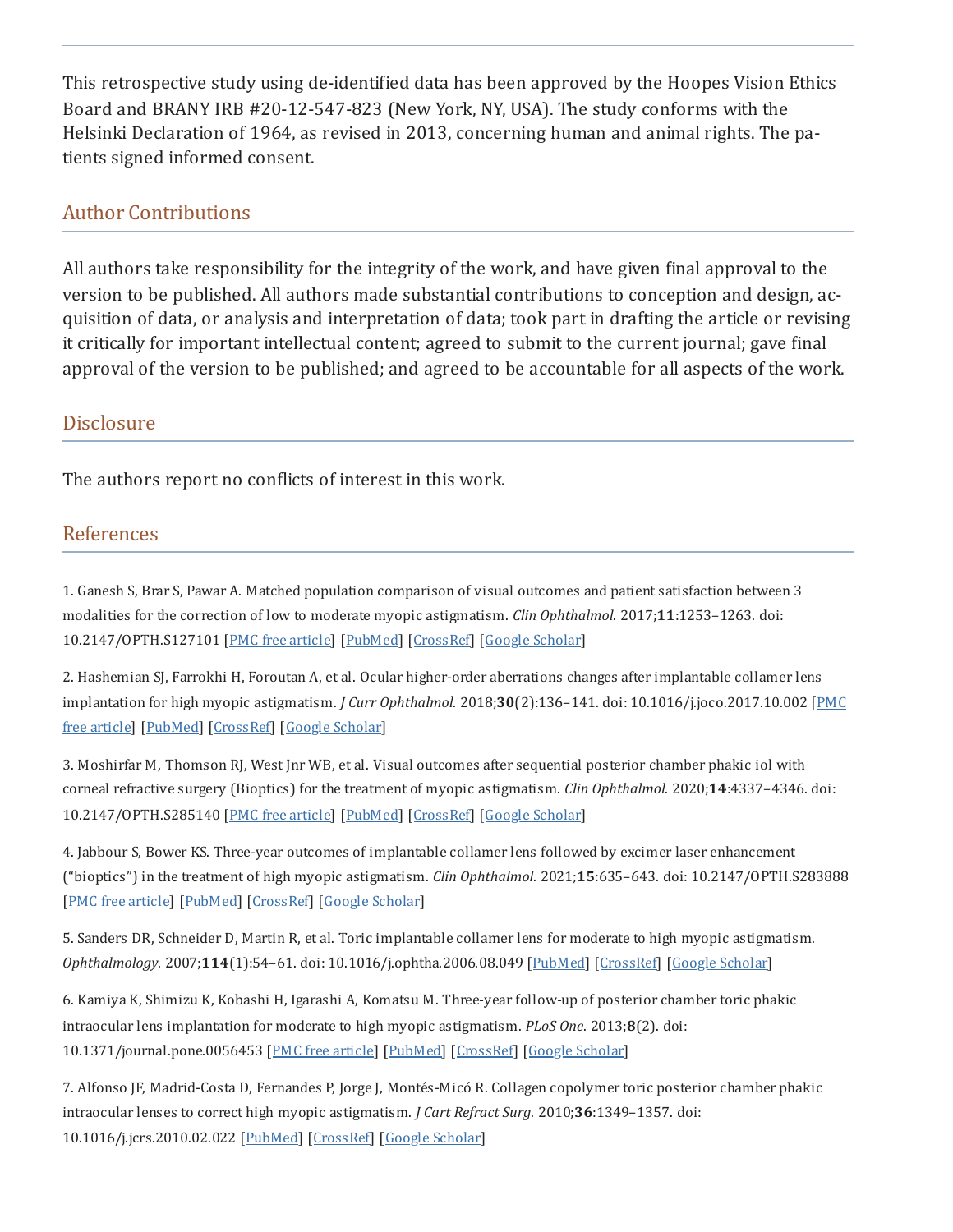<span id="page-21-0"></span>8. Visian® Toric ICL (Implantable Collamer® Lens) – P030016/S001 | FDA. Available from: <u>https://www.fda.gov/medical-</u> [devices/recently-approved-devices/visianr-toric-icl-implantable-collamerr-lens-p030016s001.](https://www.fda.gov/medical-devices/recently-approved-devices/visianr-toric-icl-implantable-collamerr-lens-p030016s001) Accessed May12, 2021

<span id="page-21-1"></span>9. Astigmatism Double Angle Plot Tool | ASCRS. Available from: [https://ascrs.org/tools/astigmatism-double-angle-plot](https://ascrs.org/tools/astigmatism-double-angle-plot-tool/)tool/. Accessed May18, 2021

<span id="page-21-2"></span>10. Abulafia A, Koch DD, Holladay JT, Wang L, Hill W. Pursuing perfection in intraocular lens calculations: IV. Rethinking astigmatism analysis for intraocular lens-based surgery: suggested terminology, analysis, and standards for outcome reports. *J Cataract Refract Surg*. 2018;**44**(10):1169–1174. doi: [10.1016/j.jcrs.2018.07.027](https://scholar.google.com/scholar_lookup?journal=J+Cataract+Refract+Surg&title=Pursuing+perfection+in+intraocular+lens+calculations:+IV.+Rethinking+astigmatism+analysis+for+intraocular+lens-based+surgery:+suggested+terminology,+analysis,+and+standards+for+outcome+reports&volume=44&issue=10&publication_year=2018&pages=1169-1174&pmid=30243391&doi=10.1016/j.jcrs.2018.07.027&) [[PubMed\]](https://pubmed.ncbi.nlm.nih.gov/30243391) [[CrossRef](https://doi.org/10.1016%2Fj.jcrs.2018.07.027)] [Google Scholar<sup>[1]</sup>

<span id="page-21-3"></span>11. Reinstein DZ, Archer TJ, Randleman JB. JRS standard for reporting astigmatism outcomes of refractive surgery. *J Refract Surg*. 2014;**30**(10):654–659. doi: 10.3928/1081597X-20140903-01 [[PubMed](https://pubmed.ncbi.nlm.nih.gov/25291747)] [[CrossRef\]](https://doi.org/10.3928%2F1081597X-20140903-01) [Google [Scholar](https://scholar.google.com/scholar_lookup?journal=J+Refract+Surg&title=JRS+standard+for+reporting+astigmatism+outcomes+of+refractive+surgery&volume=30&issue=10&publication_year=2014&pages=654-659&pmid=25291747&doi=10.3928/1081597X-20140903-01&)]

<span id="page-21-4"></span>12. Chen K, Hu Z, Zhou J, et al. Vector Analysis of the Effects of FS-LASIK and Toric ICL for Moderate to High Astigmatism Correction. *J Ophthalmol*. 2018;**2018**. doi: [10.1155/2018/6952710](https://scholar.google.com/scholar_lookup?journal=J+Ophthalmol&title=Vector+Analysis+of+the+Effects+of+FS-LASIK+and+Toric+ICL+for+Moderate+to+High+Astigmatism+Correction&volume=2018&publication_year=2018&doi=10.1155/2018/6952710&) [PMC free [article](https://www.ncbi.nlm.nih.gov/pmc/articles/PMC6083598/)] [[PubMed\]](https://pubmed.ncbi.nlm.nih.gov/30147948) [\[CrossRef\]](https://doi.org/10.1155%2F2018%2F6952710) [Google Scholar]

<span id="page-21-5"></span>13. Gomez-Bastar A, Jaimes M, Graue-Hernández EO, Ramirez-Luquin T, Ramirez-Miranda A, Navas A. Long-term refractive outcomes of posterior chamber phakic (spheric and toric implantable collamer lens) intraocular lens implantation. *Int Ophthalmol*. 2014;**34**(3):583–590. doi: [10.1007/s10792-013-9860-1](https://scholar.google.com/scholar_lookup?journal=Int+Ophthalmol&title=Long-term+refractive+outcomes+of+posterior+chamber+phakic+(spheric+and+toric+implantable+collamer+lens)+intraocular+lens+implantation&volume=34&issue=3&publication_year=2014&pages=583-590&pmid=24114502&doi=10.1007/s10792-013-9860-1&) [PMC free [article\]](https://www.ncbi.nlm.nih.gov/pmc/articles/PMC4028544/) [[PubMed](https://pubmed.ncbi.nlm.nih.gov/24114502)] [[CrossRef](https://doi.org/10.1007%2Fs10792-013-9860-1)] [Google Scholar]

<span id="page-21-6"></span>14. Hyun J, Lim DH, Eo DR, Hwang S, Chung ES, Chung TY. A comparison of visual outcome and rotational stability of two types of toric implantable collamer lenses (TICL): V4 versus V4c. *PLoS One*. 2017;**12**(8). doi: 10.1371/journal.pone.0183335 [PMC free [article](https://www.ncbi.nlm.nih.gov/pmc/articles/PMC5573270/)] [[PubMed\]](https://pubmed.ncbi.nlm.nih.gov/28846701) [[CrossRef](https://doi.org/10.1371%2Fjournal.pone.0183335)] [Google [Scholar](https://scholar.google.com/scholar_lookup?journal=PLoS+One&title=A+comparison+of+visual+outcome+and+rotational+stability+of+two+types+of+toric+implantable+collamer+lenses+(TICL):+V4+versus+V4c&volume=12&issue=8&publication_year=2017&doi=10.1371/journal.pone.0183335&)]

<span id="page-21-7"></span>15. Kocová H, Vlková E, Michalcová L, Rybárová N, Motyka O. Incidence of cataract following implantation of a posteriorchamber phakic lens ICL (Implantable Collamer Lens) - long-term results. *Ces a Slov Oftalmol Cas Ces Oftalmol Spol a Slov Oftalmol Spol*. 2017;**73**(3):87–93. [[PubMed](https://pubmed.ncbi.nlm.nih.gov/29394074)] [Google [Scholar\]](https://scholar.google.com/scholar_lookup?journal=Ces+a+Slov+Oftalmol+Cas+Ces+Oftalmol+Spol+a+Slov+Oftalmol+Spol&title=Incidence+of+cataract+following+implantation+of+a+posterior-chamber+phakic+lens+ICL+(Implantable+Collamer+Lens)+-+long-term+results&volume=73&issue=3&publication_year=2017&pages=87-93&)

<span id="page-21-8"></span>16. Fernandes P, González-Méijome JM, Madrid-Costa D, Ferrer-Blasco T, Jorge J, Montés-Micó R. Implantable collamer posterior chamber intraocular lenses: a review of potential complications. *J Refract Surg*. 2011;**27**(10):765–776. doi: 10.3928/1081597X-20110617-01 [\[PubMed](https://pubmed.ncbi.nlm.nih.gov/21710954)] [[CrossRef](https://doi.org/10.3928%2F1081597X-20110617-01)] [Google [Scholar\]](https://scholar.google.com/scholar_lookup?journal=J+Refract+Surg&title=Implantable+collamer+posterior+chamber+intraocular+lenses:+a+review+of+potential+complications&volume=27&issue=10&publication_year=2011&pages=765-776&pmid=21710954&doi=10.3928/1081597X-20110617-01&)

<span id="page-21-9"></span>17. Kojima T, Kitazawa Y, Nakamura T, et al. Prospective Randomized Multicenter Comparison of the Clinical Outcomes of V4c and V5 Implantable Collamer Lenses: a Contralateral Eye Study. *J Ophthalmol*. 2018;**2018**. doi: 10.1155/2018/7623829 [PMC free [article](https://www.ncbi.nlm.nih.gov/pmc/articles/PMC6145048/)] [[PubMed\]](https://pubmed.ncbi.nlm.nih.gov/30254757) [[CrossRef](https://doi.org/10.1155%2F2018%2F7623829)] [Google [Scholar\]](https://scholar.google.com/scholar_lookup?journal=J+Ophthalmol&title=Prospective+Randomized+Multicenter+Comparison+of+the+Clinical+Outcomes+of+V4c+and+V5+Implantable+Collamer+Lenses:+a+Contralateral+Eye+Study&volume=2018&publication_year=2018&doi=10.1155/2018/7623829&)

<span id="page-21-10"></span>18. Alfonso JF, Lisa C, Palacios A, Fernandes P, González-Méijome JM, Montés-Micó R. Objective vs subjective vault measurement after myopic implantable collamer lens implantation. *Am J Ophthalmol*. 2009;**147**(6):978–983.e1. doi: 10.1016/j.ajo.2009.01.006 [[PubMed\]](https://pubmed.ncbi.nlm.nih.gov/19285654) [\[CrossRef\]](https://doi.org/10.1016%2Fj.ajo.2009.01.006) [Google [Scholar](https://scholar.google.com/scholar_lookup?journal=Am+J+Ophthalmol&title=Objective+vs+subjective+vault+measurement+after+myopic+implantable+collamer+lens+implantation&volume=147&issue=6&publication_year=2009&pages=978-983.e1&pmid=19285654&doi=10.1016/j.ajo.2009.01.006&)]

<span id="page-21-11"></span>19. Brar S, Gautam M, Sute SS, Pereira S, Ganesh S. Visual and refractive outcomes with the eyecryl phakic toric iol versus the visian toric implantable collamer lens: results of a 2-year prospective comparative study. *J Refract Surg*. 2021;**37**(1):7– 19. doi: 10.3928/1081597X-20201013-04 [\[PubMed](https://pubmed.ncbi.nlm.nih.gov/33432990)] [[CrossRef\]](https://doi.org/10.3928%2F1081597X-20201013-04) [Google [Scholar\]](https://scholar.google.com/scholar_lookup?journal=J+Refract+Surg&title=Visual+and+refractive+outcomes+with+the+eyecryl+phakic+toric+iol+versus+the+visian+toric+implantable+collamer+lens:+results+of+a+2-year+prospective+comparative+study&volume=37&issue=1&publication_year=2021&pages=7-19&pmid=33432990&doi=10.3928/1081597X-20201013-04&)

<span id="page-21-12"></span>20. Eissa SA, Sadek SH, El-Deeb MWA. Anterior chamber angle evaluation following phakic posterior chamber collamer lens with centraFLOW and its correlation with ICL vault and intraocular pressure. *J Ophthalmol*. 2016;**2016**. doi: 10.1155/2016/1383289. [PMC free [article](https://www.ncbi.nlm.nih.gov/pmc/articles/PMC5178359/)] [[PubMed\]](https://pubmed.ncbi.nlm.nih.gov/28053776) [[CrossRef\]](https://doi.org/10.1155%2F2016%2F1383289) [Google [Scholar\]](https://scholar.google.com/scholar_lookup?journal=J+Ophthalmol&title=Anterior+chamber+angle+evaluation+following+phakic+posterior+chamber+collamer+lens+with+centraFLOW+and+its+correlation+with+ICL+vault+and+intraocular+pressure&volume=2016&publication_year=2016&doi=10.1155/2016/1383289&)